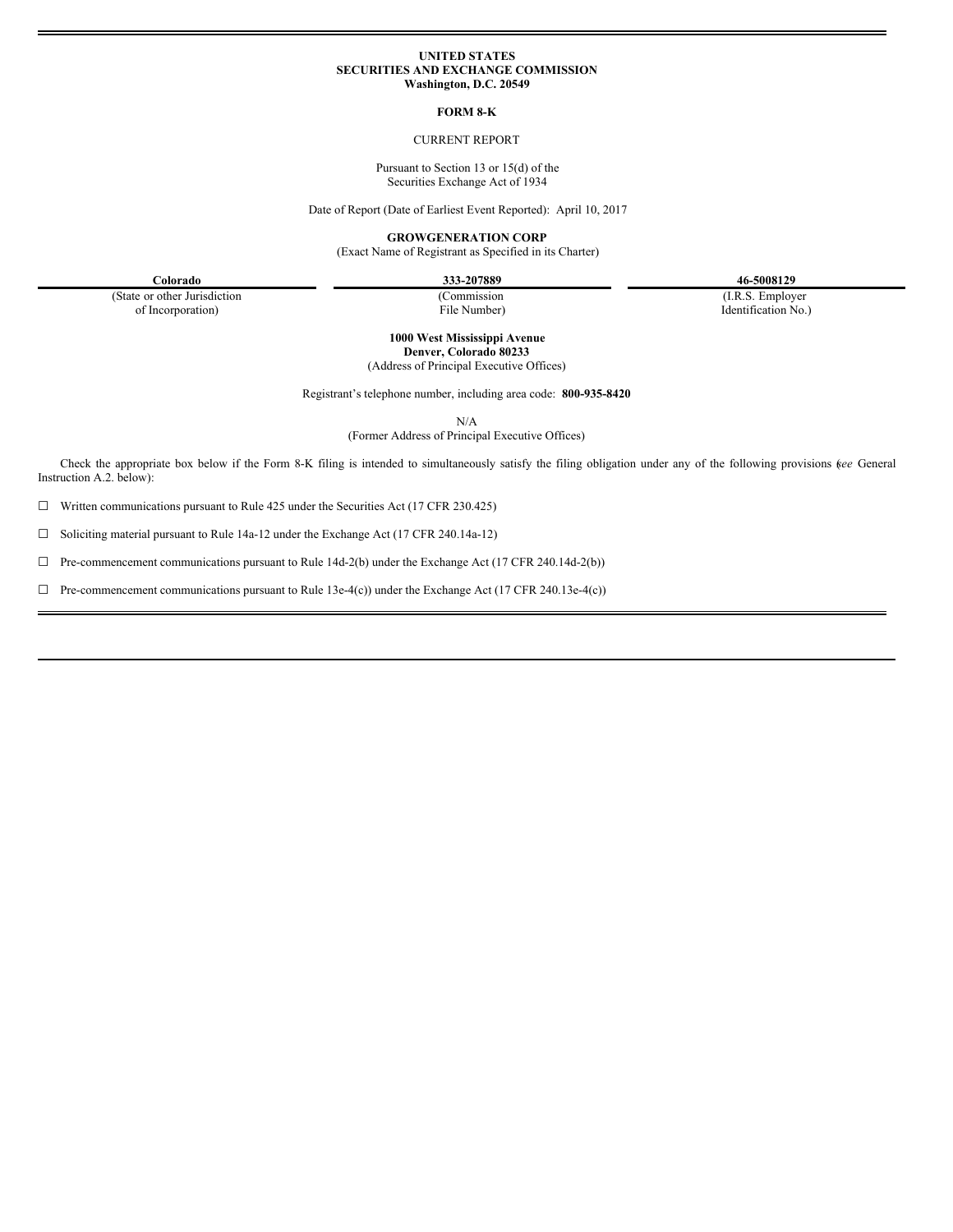#### **Section 5 - Corporate Governance and Management**

### Item 5.02. Departure of Directors or Certain Officers; Election of Directors; Appointment of Certain Officers; Compensatory Arrangements of Certain Officers.

On April 10, 2017, GrowGeneration, Corp. (the "Company") entered into a 3-year executive employment agreement (the "Employment Agreement") with Joe Prinzivalli, pursuant to which Mr. Prinzivalli agreed to provide his services to the Company as Chief Operating Officer. In consideration of the services to be provided by Mr. Prinzivalli under the Employment Agreement, the Company agreed to pay Mr. Prinzivalli a salary of \$100,000 per annum with a 10% annual raise. The Company also agreed to issue to Mr. Prinzivalli 50,000 shares of common stock as of the date of the agreement, 50,000 shares as of December 31, 2017 and 50,000 shares as of December 31, 2018.

On April 10, 2017, the Company entered into a separation and release agreement (the "Separation Agreement") with Jason Dawson, pursuant to which the parties agreed to terminate that certain employment agreement under which Mr. Dawson provided his services to the Company as Chief Operating Officer. As of the effective date of the Separation Agreement, Mr. Dawson resigned from the position of Chief Operating Officer of the Company, as well as from any and all positions as an officer of any subsidiary of the Company. Mr. Dawson's resignation was not a result of any disagreements with the Company regarding its operations, policies or practices.

Pursuant to the Separation Agreement, Mr. Dawson agreed that sales of any shares of common stock of the Company owned by Mr. Dawson shall be subject to the Company's insider trading policy, and that any sales within a calendar quarter shall not exceed 50,000 shares. In addition, the Company agreed to extend the termination period of certain options granted to Mr. Dawson to purchase shares of common stock, which shall be exercisable prior to May 1, 2018.

As of the same date of the Separation Agreement, the Company and Mr. Dawson also entered into a consulting agreement (the "Consulting Agreement"), pursuant to which Mr. Dawson agreed to provide consulting services to the Company as an independent contractor, up to 20 hours per week, for a period of six months. In consideration of the services to be provided by Mr. Dawson under the Consulting Agreement, the Company agreed to pay Mr. Dawson an hourly fee of \$60 and issue 50,000 shares of common stock to Mr. Dawson as of the date of the agreement.

The foregoing descriptions of the terms of the Employment Agreement, Separation Agreement and Consulting Agreement do not purport to be complete and are qualified in their entirety by reference to the full text of the forms of the agreements filed herewith as Exhibits 99.1, 99.2 and 99.3, respectively.

### **Section 9 – Financial Statements and Exhibits**

# **Item 9.01. Financial Statements and Exhibits**

| Exhibit No. | <i>Description</i>                                                                |
|-------------|-----------------------------------------------------------------------------------|
| 99.1        | Form of Executive Employment Agreement with Joe Prinzivalli, dated April 10, 2017 |
| 99.2        | Form of Separation and Release Agreement with Jason Dawson, dated April 10, 2017  |
| 99.3        | Form of Consulting Agreement with Jason Dawson, dated April 10, 2017              |
|             |                                                                                   |

### $\overline{2}$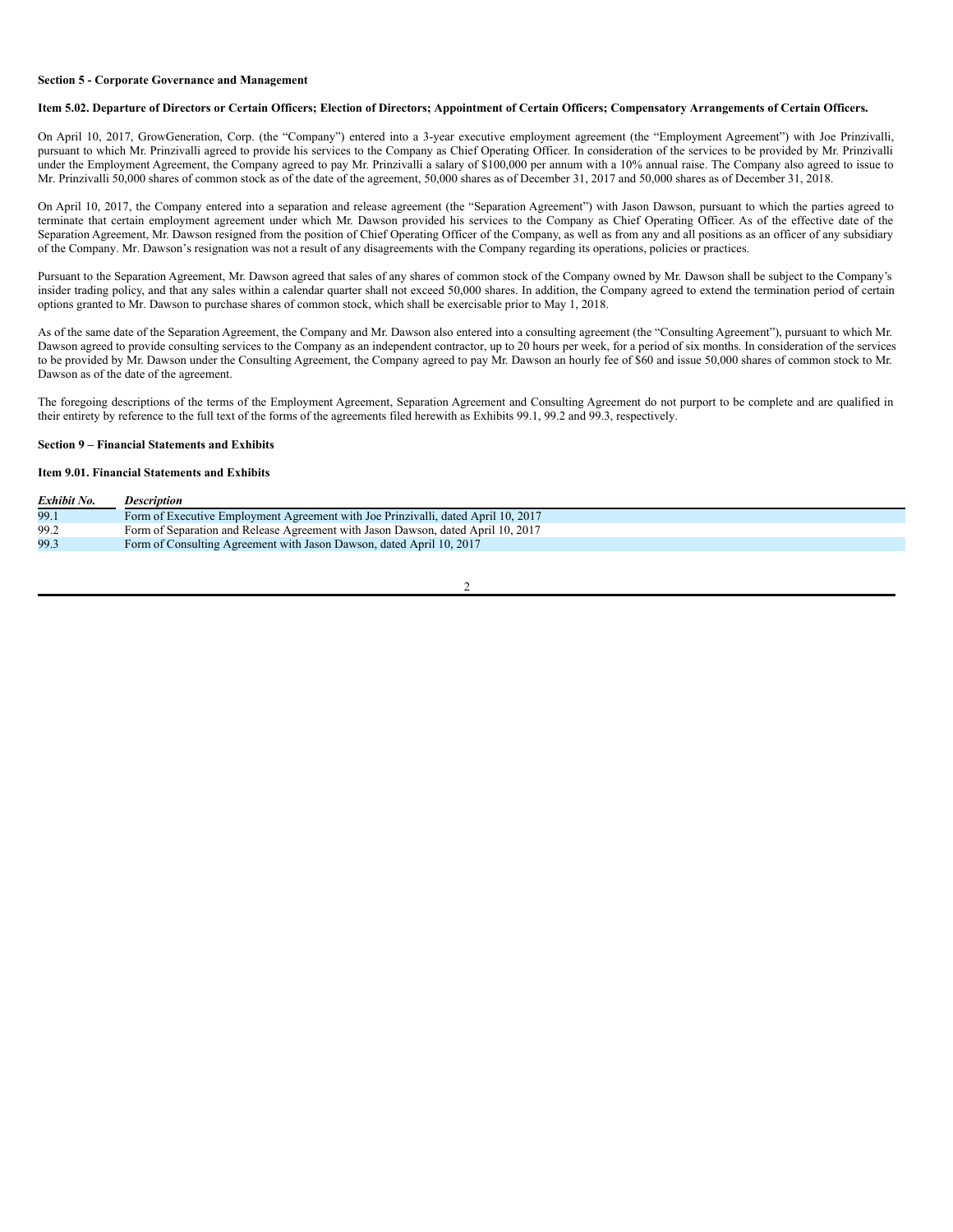# **SIGNATURES**

Pursuant to the requirements of the Securities Exchange Act of 1934, as amended, the Registrant has duly caused this report to be signed on its behalf by the undersigned thereunto duly authorized.

# Date: April 14, 2017 **GrowGeneration Corp.**

By: /s/ Darren Lampert Name: Darren Lampert

**Title: CEO**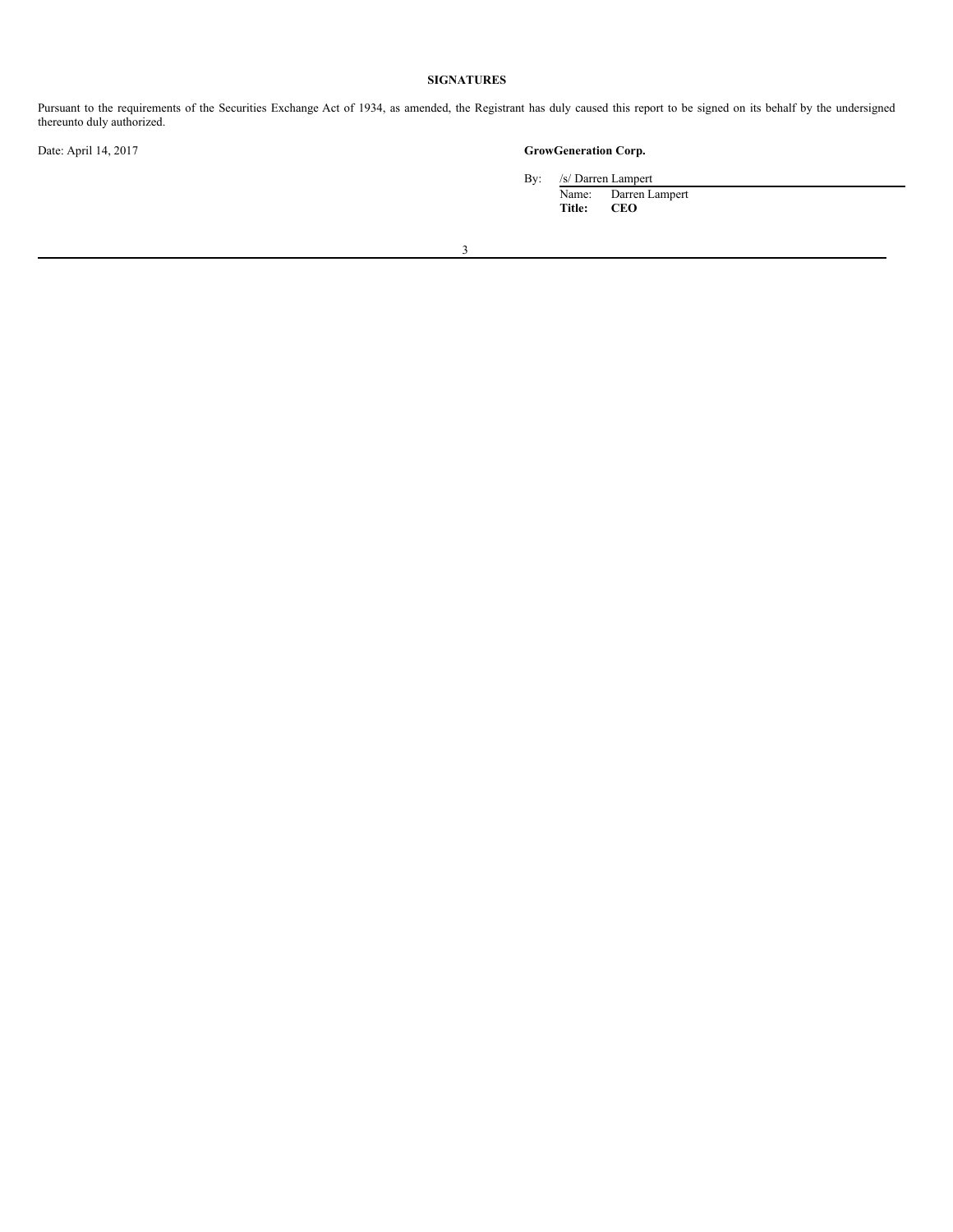## **FORM OF EXECUTIVE EMPLOYMENT AGREEMENT**

**THIS EXECUTIVE EMPLOYMENT AGREEMENT** (the "**Agreement**") dated as of April 10, 2017 (the "**Effective Date**"), is by and between GrowGeneration Corp., a Colorado Corporation with offices at 1000 W Mississippi Ave., Denver, CO 80223 (the " **Company**") and Joe Prinzivalli, an individual residing at 2645 Forecastle Dr. Fort Collins, CO 80524 (the "**Executive").**

# **RECITALS**

**WHEREAS,** the Company desires to employ the Executive and the Executive desires to gain employment with the Company, all upon the terms and provisions, and subject to the conditions, as set forth in this Agreement.

**NOW, THEREFORE,** in consideration of the mutual premises, covenants and agreements hereinafter set forth, and for other good and valuable consideration, the receipt, and legal adequacy of which is hereby acknowledged, the parties, intending to be legally bound, hereby agree as follows:

# **1. POSITION AND DUTIES.**

(a) Reporting. During the term of this Agreement (the "**Employment Term**"), the Company shall employ the Executive, and the Executive shall serve, as the Chief Operating Officer of the Company. The Executive shall report directly to the CEO and President of the Company.

(b) Responsibilities. The Executive shall have responsibility to oversee all aspects of the Company's business activities as are customarily performed and enjoyed by persons employed in comparable positions, subject, however, in all instances to the direction and control of the Board. A copy of the Executives duties are attached hereto as Exhibit 1.

(c) Devotion of Executive's Time. Subject to Section 2(d) hereof, the Executive shall devote all of his business time, labor, skill and energy to conducting the business and affairs of the Company and to performing his duties and responsibilities to the Company as set forth in Section 2(b) hereof The Executive shall not become employed with, consult with or otherwise perform services for any other entity or individual during the Term of this Agreement. The Executive shall perform the Executive's duties and responsibilities to the Company diligently, competently, faithfully and to the best of his ability. Executive shall perform his duties from his home office and shall travel as needed.

(d) Representations. The Executive represents and warrants to the Company that the Executive has the right to negotiate and enter into this Agreement, and the Executive's execution, delivery and performance of this Agreement does not breach, interfere with or conflict with any other contractual agreement, covenant not to compete, option, right of first refusal or other existing business relationship or any judgment or order, in each case, to which the Executive is a party or otherwise subject.

Page 1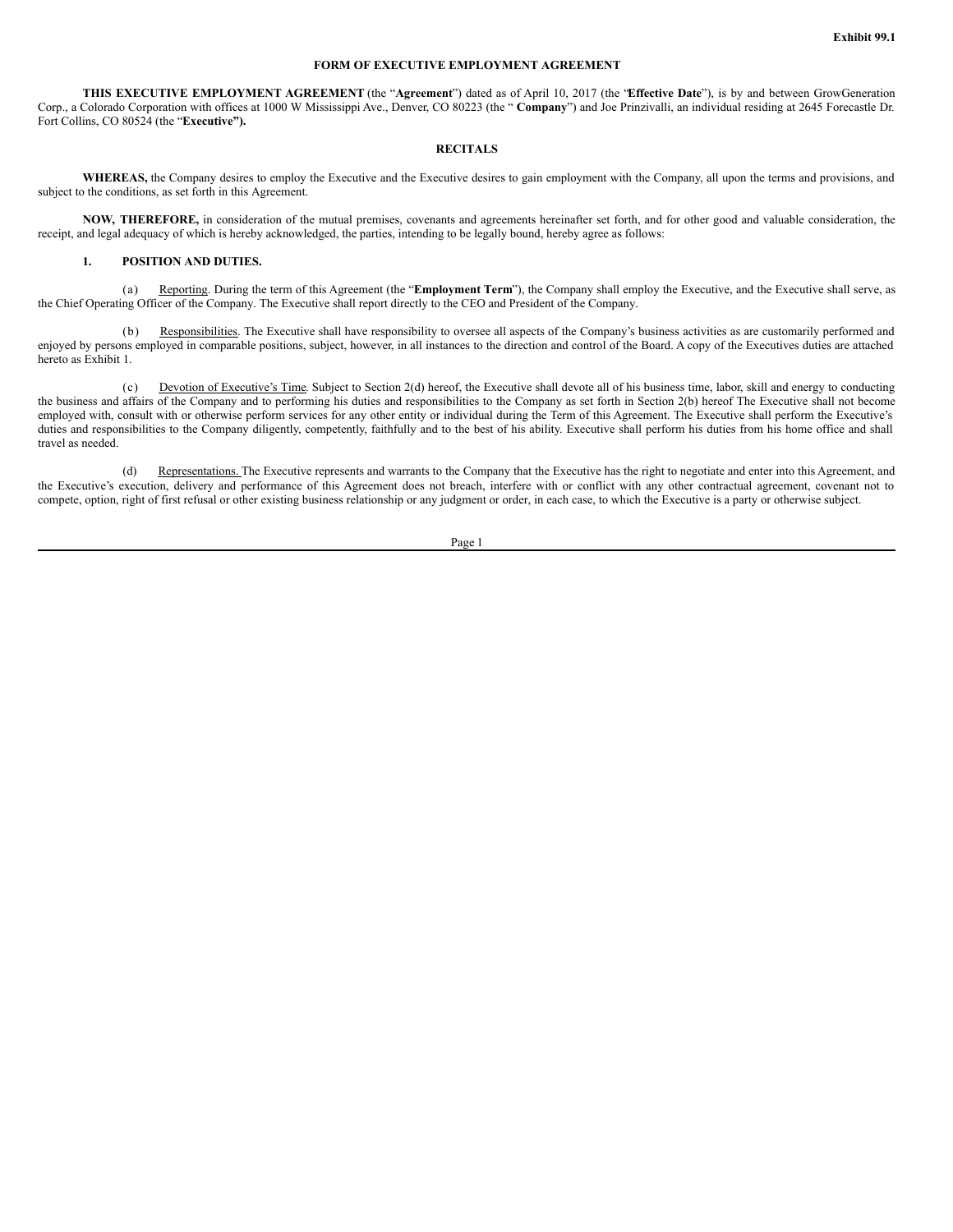# **2. EMPLOYMENT TERM.**

(a) Initial Term. The initial term of employment shall be for a period of three years (the **Employment Term**"), commencing with the date hereof, unless sooner terminated as provided in this Agreement. This Agreement shall be renewed annually for a term of one year unless the Company or the Executive gives notice to the other of termination at least six (6) months prior to the expiration of the initial term, or any successive term, as the case may be.

( b ) Termination for Cause. Notwithstanding the provisions of Section 2(a) above. the Company shall have the right to terminate the Executive's employment for Cause (as defined in Section  $2(c)$  below); provided, however, that the Executive shall not be deemed to have been terminated for Cause unless and until the Board of Directors at a meeting duly called and held for that purpose shall have determined that the Executive committed an act falling within the definition of Cause and specifying the basis for such determination. If the Executive's employment shall be terminated by the Company for Cause, then the Company shall pay to the Executive any unpaid salary, bonuses and benefits through the effective date of termination. If the Executive's employment shall be terminated by the Company without Cause, then the Company shall pay to the Executive any unpaid salary, bonuses and benefits through the effective date of termination.

Cause. For purposes of this Agreement the term, "Cause" shall mean the Executive's: (a) engagement in gross misconduct materially injurious to the Company: (b) knowing and willful neglect or refusal to attend to the material duties assigned to him by the Board of Directors of the Company, which is not cured within 30 days after written notice; (c) conviction of an act of fraud or embezzlement; or (e) conviction of a felony.

(d) Notice of Termination. Any purported termination of the Executive's employment by the Company hereunder shall be communicated by a Notice of Termination to the Executive in accordance with Section 13. For purposes of this Agreement, a " **Notice of Termination**" shall mean a written notice which shall indicate those specific termination provisions in this Agreement relied upon and which sets forth in reasonable detail the facts and circumstances claimed to provide a basis for termination of the Executive's employment under the provisions so indicated.

( e ) Date of Termination. For purposes of this Agreement, the date of termination shall be: (a) if this Agreement is terminated by the Company for Incapacity (as defined in Section 4(a) below), the date on which a Notice of Termination is given. (b) if the Executive's employment is terminated by the Company for any other reason (other than death), the date on which a Notice of Termination is given or (c) if the Company or Executive terminates his employment for any reason, the date on, which he gives the Company notice of such termination.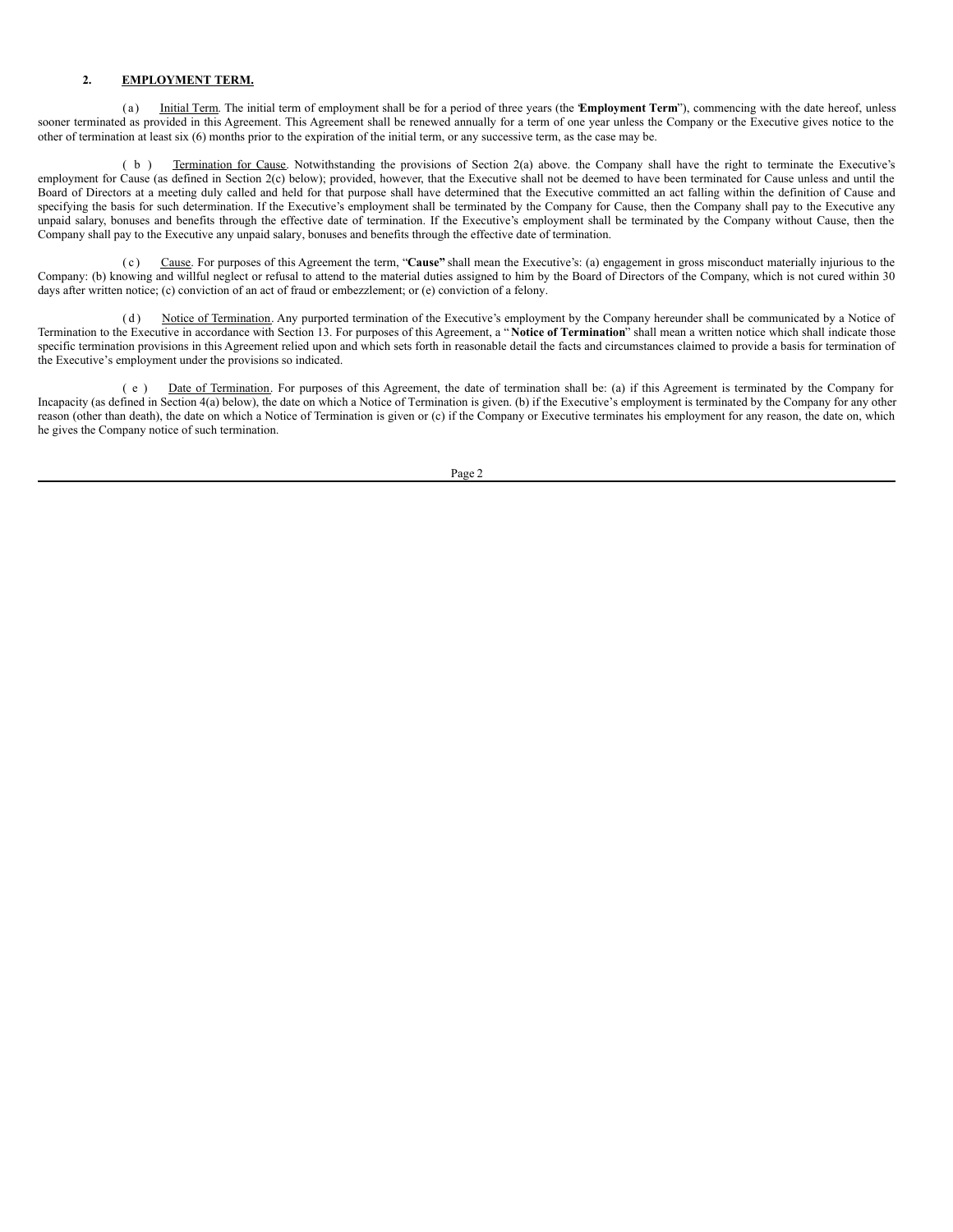## **3. COMPENSATION**

The Company shall pay to the Executive for the services to be rendered by the Executive hereunder, a salary for the initial Employment Term under this Agreement at the rate of \$100,000 per annum. The salary shall be payable in accordance with the Company's regular policies, subject to applicable withholding and other taxes. Such sakuy will be increased each January 1 during the term of this Agreement by an amount equal to 10% of the Executive's salary for the prior fiscal year.

(a) Bonus. The Executive shall receive a cash bonus with respect to each fiscal year of the Company during which he is employed hereunder, commencing with the year ending December 31.2017 in an amount to be to be determined at the discretion of the Board of Directors of *the* Company.

(b) Grant of Common Shares. The Executive will be granted common shares of 50,000 shares of restricted stock of the Company pursuant to that Option Agreement dated March 6, 2014 (the "**Option Agreement**") on the signing of this Agreement and will be granted an additional 50,0(X) common shares on December 31.2017 and an additional 50,000 common shares on December 31.2018. The disposition, transfer or sale of the common shares granted in the Option Agreement is subject to the terms and conditions of the Option Agreement and the Company's 2014 Equity Incentive Plan..

(c) Expenses. The Company agrees promptly to reimburse the Executive for all reasonable and necessary• business expenses, including without limitation. travel, telephone and Automobile incurred by him on behalf of the Company in the course of his duties hereunder, upon the presentation by the Executive of appropriate evidence thereof. The Company will provide Executive with a Company gas card to be used for all business related travel to and from the Executive's home office. A Company vehicle will be provided to Executive.

# **4. DEATH; INCAPACITY.**

(a) Incapacity. If, during the Employment Term hereunder, because of illness or other incapacity, the Executive shall fail for a period of six (6) consecutive months ("Incapacity"), to render the services contemplated hereunder, then the Company, at its option, may terminate the employment hereunder by notice to the Executive, effective on the giving of such notice: provided however, that the Company shall (i) pay to the Executive any unpaid salary through the effective date of termination specified in such notice; (I) pay to the Executive his accrued but unpaid incentive compensation, if any, for any bonus period ending on or before the date of termination of the Executive's employment with the Company; (iii) continue to pay the Executive for a period of six (6) months following the effective date of termination, an amount equal to the excess, if any, of  $(A)$  the salary he was receiving at the time of his In capacity, over  $(B)$  any benefit the Executive is entitled to receive during such period under any disability insurance policies provided to the Executive by the Company or maintained by the Executive, such amount to be paid in the manner and at such time as the salary otherwise would have been payable to the Executive; and (iv) pay to the Executive (within 45 days after the end of the fiscal quarter in which such termination occurs) a pro-rata portion (based upon the period ending on the date of termination of the Executive's employment hereunder) of the incentive compensation, if any, for the bonus period in which such termination occurs. The Company shall have no further liability hereunder (other than for reimbursement for reasonable business expenses incurred prior to the date of the Executive' Incapacity and other reimbursable expenses due under Section 3(t) through the date of Executive's Incapacity, and repayment of compensation for unused vacation days that have accumulated during the calendar years in which such termination occurs).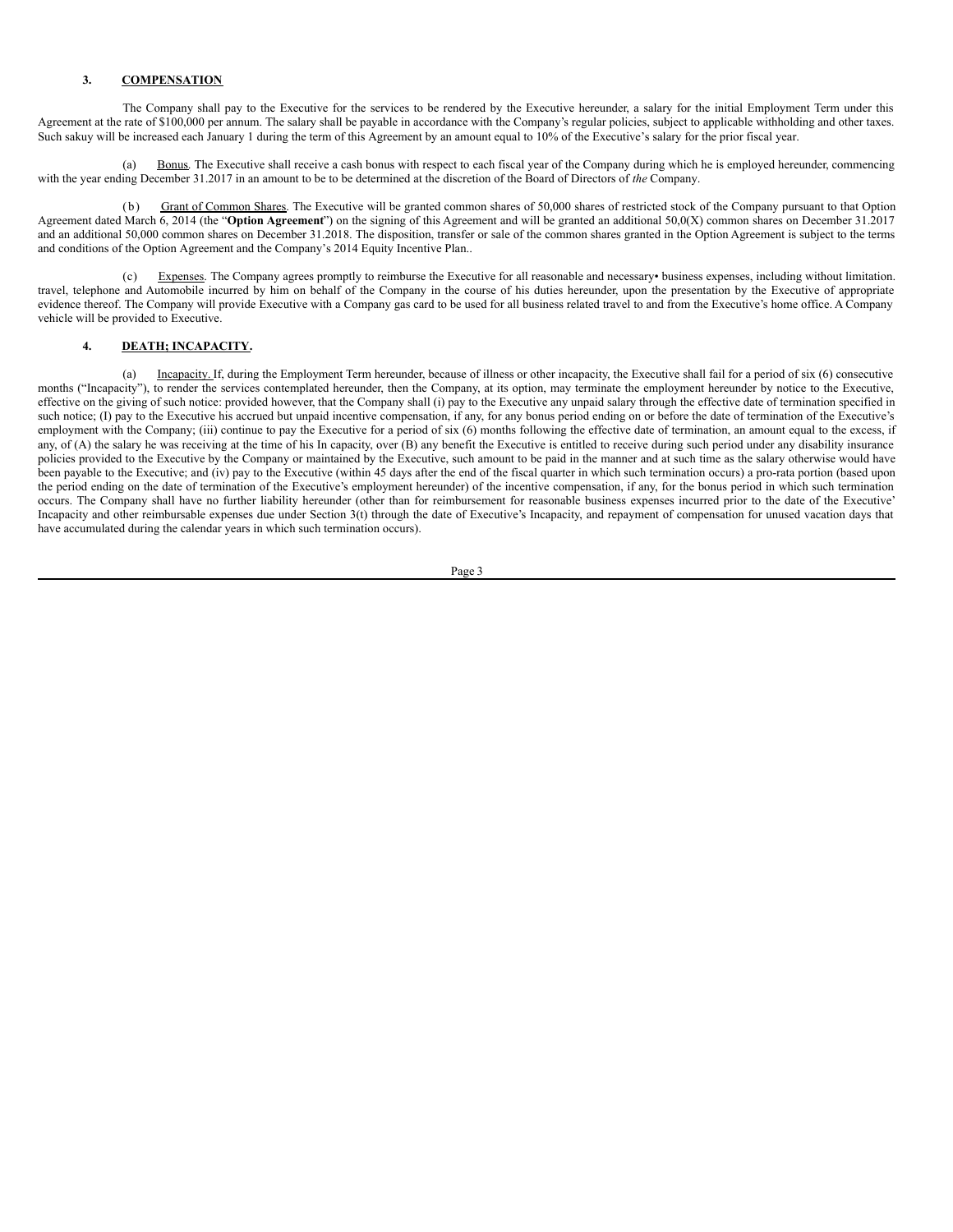**5. TERMINATION BY THE COMPANY OR THE EXECUTIVE WITH NO REASON.** Either the Company or the Executive shall have the right to terminate the Executive's employment hereunder for "No Reason" by providing the Company's Board of Directors with ninety (90) clays-notice. Notwithstanding the foregoing, if the Executive terminates this Agreement, the Company shall have the right to terminate this Agreement at any time during the ninety (90) day notice period.

# **6. EMPLOYEE BENEFITS.**

( a ) Eligibility. During the period of the Executive's employment with the Company hereunder. the Executive shall be entitled to receive such other perquisites and fringe benefits generally if and when made available by the Company to its senior executives and key management employees as a group in accordance with the plans and policies of the Company. The Company will pay 10% of the expense of the Executive's health insurance.

(b) Vacation Time. The Executive shall be entitled to paid vacation time and holidays per annum as is consistent with his position with the Company and the performance of his duties hereunder: provided that the Executive shall not be able to take vacation time at any time that would materially interfere with the business or operations of the Company. The Executive shall be entitled to three (3) weeks of paid vacation for each twelve (12) months of employment. The timing is subject to the approval of the CEO.

(c) The Executive is entitled to all paid time all observed holidays.

**7. DEDUCTIONS AND WITHHOLDINGS.** The amounts payable or which become payable to the Executive under any provision of this Agreement shall be subject to such deductions and withholdings as is required by applicable

**8. INDEMNIFICATION.** The Company shall indemnify the Executive in his capacity as an officer of the Company to the fullest extent permitted by applicable law against all debts judgments, costs, charges, or expenses whatsoever incurred or sustained by the Executive in connection with any action, suit or proceeding to which the Executive may be made a party by reason of his being or having been an officer of the Company, or because of actions taken by the Executive which were believed by the Executive to be in the best interests of the Company. and the Executive shall be entitled to be covered by any directors' and officers' liability insurance policies which the Company may maintain for the benefit of its directors and officers. subject to the limitations of any such policies. The Company shall have the right to assume, with legal counsel of its choice. the defense of the Executive in any such action, suit or proceeding for which the Company is providing indemnification to the Executive. Should the Executive determine to employ separate legal counsel in any such action, suit or proceeding, any costs and expenses of such separate legal counsel shall be the sole responsibility of the Executive. If the Company does not assume the defense of any such action, suit or other proceeding. the Company shall, upon request of the Executive, promptly advance or pay an amount for costs or expenses (including, without limitation, the reasonable legal fees and expenses of counsel retained by the Executive) incurred by the Executive in connection with any such action, suit or proceeding. The Company shall not indemnify the Executive against any actions that would be deemed illegal or contrary to the general indemnification provisions of the Delaware General Corporation Law.

Page 4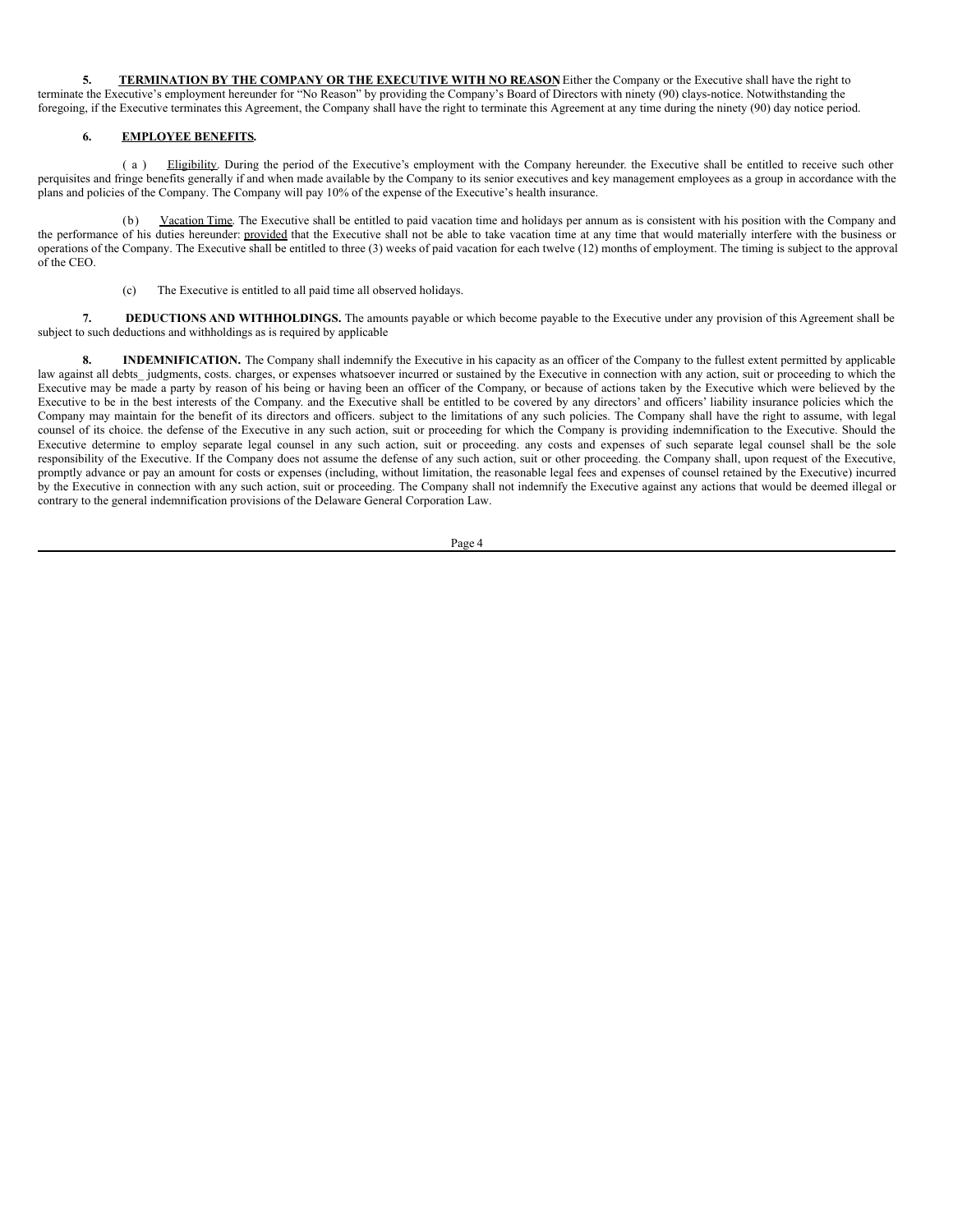## **9. RESTRICTIONS, RESPECTING CONFIDENTIAL INFORMATION, COMPETING BUSINESSES, ETC.**

(a) Acknowledgments of Executive. The Executive acknowledges and ages that by virtue of the Executive's position and involvement with the business and affairs of the Company, the Executive will develop substantial expertise and knowledge with respect to all aspects of the business. affairs and operations of the Company and will have access to all significant aspects of the business and operations of the Company and to Confidential and Proprietary Information (as such term is hereinafter defined). The Executive acknowledges and agrees that the Company will be damaged if the Executive were to breach any of the provisions of this Section 10 or if the Executive were to disclose or make unauthorized use of any Confidential and Proprietary Information. Accordingly, the Executive expressly acknowledges and agrees that the Executive is voluntarily entering into this Agreement and that the terms, provisions and conditions of this Section 10 are fair and reasonable and necessary to adequately protect the Company.

(a) Definition of Confidential Information. For purposes of this: Agreement the term "**Confidential and Proprietary Information"** shall mean any and all ( confidential or proprietary information or material not in the public domain about or relating to the business operations, assets or financial condition of the Company or any of its subsidiaries or affiliates, or any of its trade *secrets,* including, without limitation, research and development plans or projects: data and reports: computer materials such as programs. instructions and printouts; formulas: product testing information: business improvements. processes, marketing and selling strategies; strategic business plans (whether pursued or not): budgets: unpublished financial statements; licenses: pricing. pricing strategy and cost data: information regarding the skills and compensation of executives; the identities of clients and potential clients: and (ii) any other information documentation or material not in the public domain by virtue of any action by or on the part of the Executive, the knowledge of which gives or may give the Company or any of its subsidiaries or affiliates a material competitive advantage over any entity not possessing such information. For purposes hereof, the term Confidential and Proprietary Information shall not include any information or material (i) that is known to the general public other than due to a breach of this Agreement by the Executive; or  $(i)$  was disclosed to the Executive by a person or entity who the Executive did not reasonably believe was bound to a confidentiality or similar agreement with the Company.

Disclosure of Confidential Information. The Executive hereby covenants and agrees that, while the Executive is employed by the Company and for a period of one (I) year thereafter. unless otherwise authorized by the Company in writing, the Executive shall not, directly or indirectly, under any circumstance: (i) disclose to any other person or entity (other than in the regular course of business of the Company) any Confidential and Proprietary Information, other than pursuant to applicable law, regulation or subpoena or with the prior written consent of the Company: tit) act or fail to act so as to impair the confidential or proprietary nature of any Confidential and Proprietary Information; (iii) use any Confidential and Proprietary information other than for the sole and exclusive benefit of the Company: or (iv) offer or agree to or cause or assist in the inception or continuation of any such disclosure. impairment or use of any Confidential and Proprietary Information. Following the Employment Term, the Executive shall return all documents, records and other items containing any Confidential and Proprietary Information to the Company (regardless of the medium in which maintained or stored). without retaining any copies, notes or excerpts thereof, or at the request of the Company, shall destroy such documents, records and items (any such destruction to be certified by the Executive to the Company in writing). Following the Employment Term, the Executive shall return to the Company any property or assets of the Company in the Executive's possession.

(c) Non-Compete. The Executive covenants and agrees that, while the Executive is employed by the Company, in the state of CO. and a period of two (2) years thereafter, the Executive shall not, directly or indirectly, manage, operate or control or participate in the ownership, management, operation or control of or otherwise become interested in (whether as an owner. stockholder, member. partner. lender, consultant, executive, officer, director, agent, supplier, distributor or otherwise) any business which is competitive with the business of the Company or any of its subsidiaries or affiliates, or, directly or indirectly, induce or influence any person that has a business relationship with the Company or any of its subsidiaries or affiliates to discontinue or reduce the extent of such relationship, For purposes of this Agreement. the Executive shall be deemed to be directly or indirectly interested in a business if he is engaged or interested in that business as a stockholder, director, officer, executive. agent, member, partner individual proprietor, consultant . advisor or otherwise. but not if the Executive's interest is limited solely to the ownership of not more than live percent (5%) of the securities of any class of equity securities of a corporation or other person whose shares are listed or admitted to trade on a national securities exchange or are quoted on an electronic quotation medium.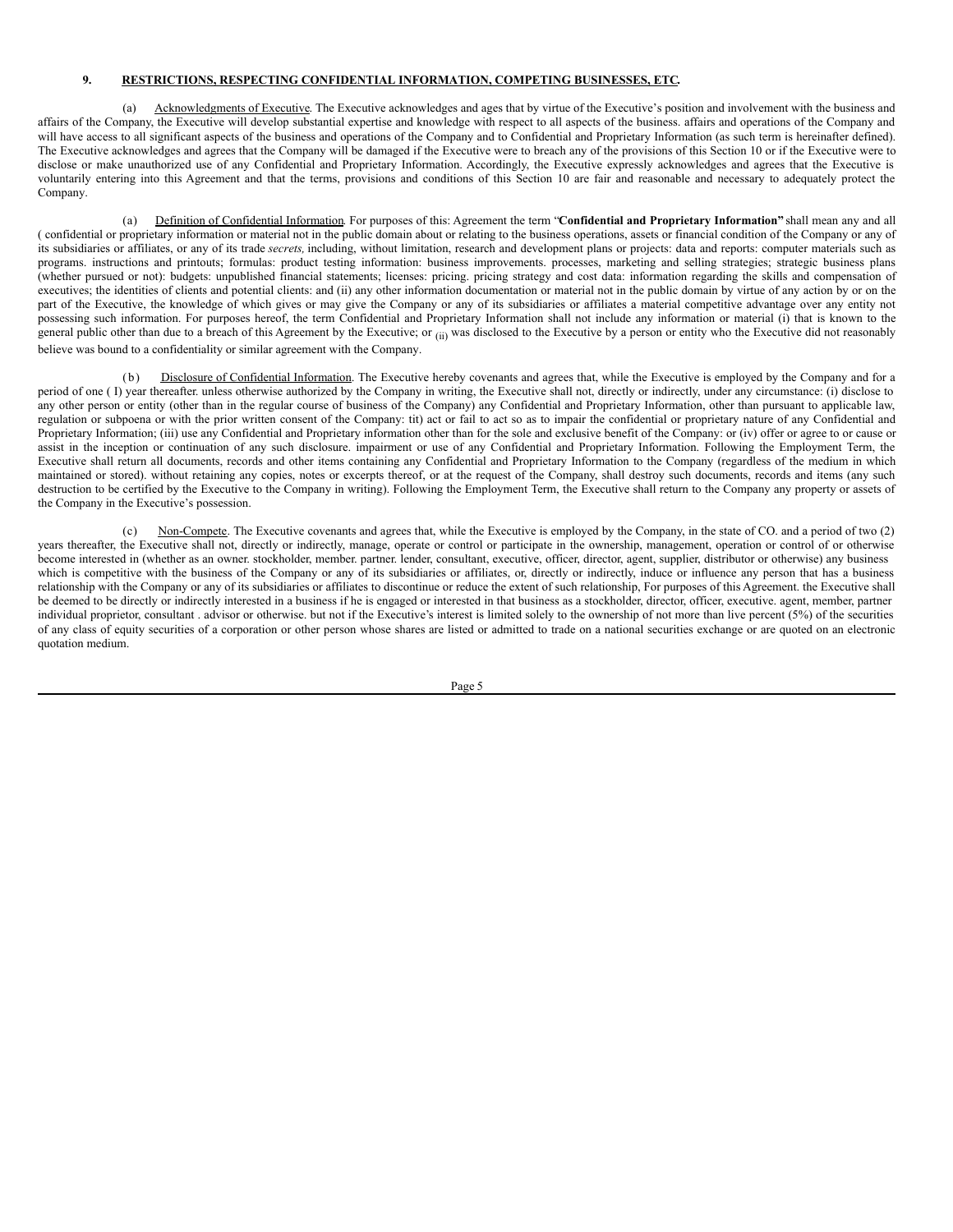(d) No Solicitation. While the Executive is employed by the Company and for one (1) year after the Executive ceases to be an employed by the Company, the Executive shall not, directly or indirectly, solicit to employ, or employ for himself or others, any employee of the Company. or any subsidiary or affiliate of the Company, who was not Mown to the Executive prior to the date of this Agreement.

(e) Specific Performance. Because the breach of any of the provisions of this Section 10 may result in immediate and irreparable injury to the Company for which the Company may not have an adequate remedy at law, the Company shall be entitled, in addition to all other rights and remedies available to it at law, in equity or otherwise, to a decree of specific performance of the restrictive covenants contained in this Section 10 and to a temporary and permanent injunction enjoining such breach (without being required to post a bond or furnish other security to show any damages).

(f) Challenge of Agreement by Executive. In the event the Executive challenges this Agreement and an injunction is issued staying the implementation of any of the restrictions imposed by Section 10 hereof: the time remaining on the restrictions shall be tolled until the challenge is resolved by final adjudication, settlement or otherwise, except that the time remaining on the restrictions shall not be tolled during any period in which the Executive is unemployed.

(g) Interpretation of Restrictions. Executive acknowledges that the type and periods of restriction imposed by this Section 10 are fair and reasonable and are reasonably required for the protection of the legitimate interests of the Company and the goodwill associated with the business of the Company; and that the time, scope, geographic area and other provisions of this Agreement have been specifically negotiated by sophisticated commercial parties and are given as an integral part of the transactions contemplated hereby. If any of the covenants in this Section 10, or any part hereof, is hereafter construed to be invalid or unenforceable, the same shall not affect the remainder of the covenant or covenants herein, which shall be given full effect, without regard to the invalid portions. In the event that any covenant contained in this Agreement shall he determined by any court of competent jurisdiction to be unenforceable by reason of its extending for too great a period of time or over too great a geographical area or by reason of its being too extensive in any other respect, it shall he interpreted to extend only over the maximum period of time for which it may be enforceable and/or over the maximum geographical area as to which it may be enforceable and/or to the maximum extent in all other respects as to which i may be enforceable, all as determined by such court in such action.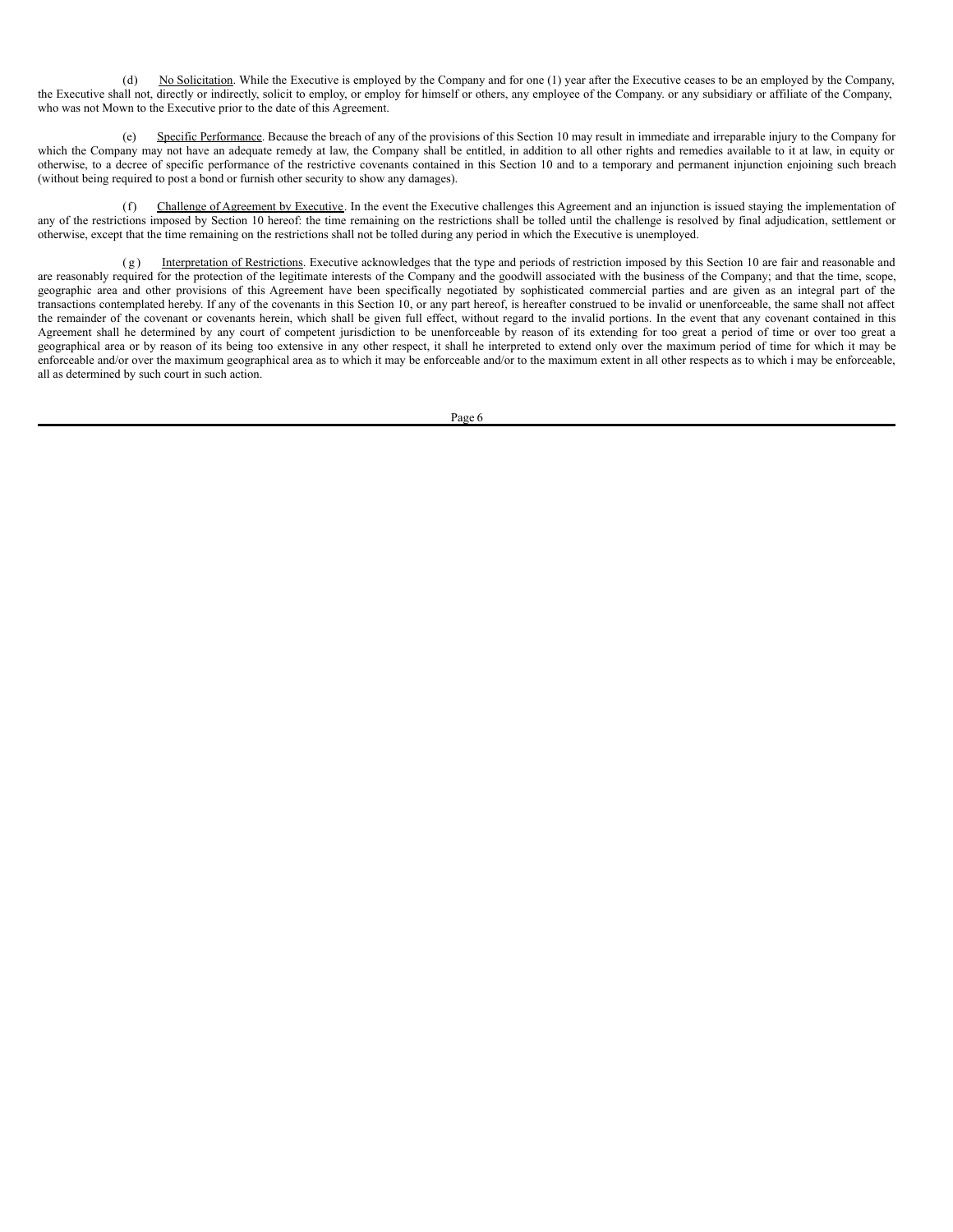**9 . NOTICES.** All notices, demands, consents, requests, instructions and other communications to be given or delivered or permitted under or by reason of the provisions of this Agreement or in connection with the transactions contemplated hereby shall be in writing and shall he deemed to be delivered and received by the intended recipient as follows: (i) if personally delivered, on the "**Business Day**" (defined as a day on which the New York Stock Exchange is open) of such delivery (as evidenced by the receipt of the personal delivery service); (ii) if mailed certified or registered mail return receipt requested. four (4) Business Days after being mailed: (iii) it' delivered by overnight courier (with all charges having been prepaid), on the Business Day of such delivery (as evidenced by the receipt of the overnight courier service of recognized standing); or (iv) if delivered by facsimile or e-mail transmission, on the Business Day of such delivery if sent by 6:00 p.m. in the time zone of the recipient, or if sent after that time, on the next succeeding Business Day (as evidenced by the printed confirmation of delivery generated by the sending party's telecopies machine or e-mail log). If any notice, demand. consent, request. instruction or other communication cannot be delivered because of a changed address of which no notice was given (in accordance with this Section 11), or the refusal to accept same, the notice, demand, consent, request, instruction or other communication shall be deemed received on the second (2nd) Business Day the notice is sent (as evidenced by a sworn affidavit of the sender). All such notices, demands, consents, requests, instructions and other communications will be sent to the addresses first above written. Any notice, consent, direction, approval, instruction, request or other communication given in accordance with this Section 11 shall he effective after it is received by the intended recipient.

### **10. GENERAL PROVISIONS.**

(a) Benefit of an agreement and Assignment. This Agreement shall inure to the benefit of and be binding upon the parties hereto and their respective executors, administrators, successors and permitted assigns; provided, however, that the Executive may not assign any of his rights or duties hereunder except upon the prior written consent of the Company. This Agreement shall be binding on any successor to the Company whether by merger. consolidation, acquisition of all or substantially all of the Company's stock, assets or business or otherwise, as fully as if such successor were a signatory hereto, and the Company shall cause such successor to, and such successor shall, expressly assume the Company's obligations hereunder. The term " **Company**" as used it this Agreement shall include all such successors. Except as expressly permitted by Section 11(a), nothing herein is intended to or shall be construed to confer upon or give any person, other than the parties hereto, any rights, privileges or remedies under or by reason of this Agreement.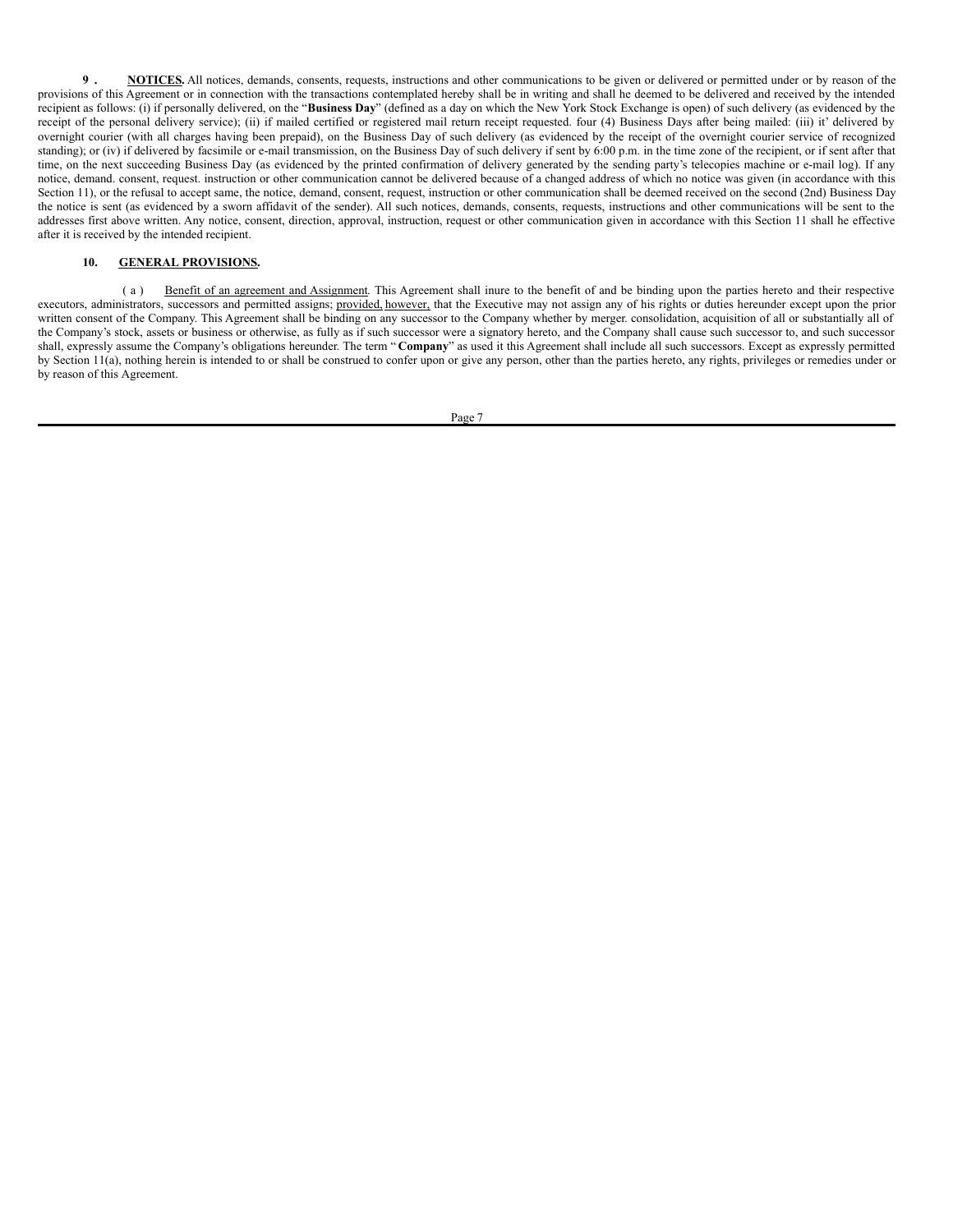Governing Law: Jurisdiction. THIS AGREEMENT SHALL BE GOVERNED BY AND CONSTRUED IN ACCORDANCE WITH THE LAWS OF THE STATE OF COLORADO APPLICABLE TO AGREEMENTS MADE AND TO BE PERFORMED IN THAT STATE, WITHOUT REGARD OR REFERENCE TO ITS PRINCIPLES OF LAW CONFLICTS OF LAWS. THIS AGREEMENT SHALL BE CONSTRUED AND INTERPRETED WITHOUT REGARD TO ANY PRESUMPTION AGAINST THE PARTY CAUSING THIS AGREEMENT TO BE DRAFTED. EACH OF THE PARTIES UNCONDITIONALLY AND IRREVOCABLY CONSENTS TO TILE EXCLUSIVE JURISDICTION OF THE COURTS OF THE STATE OF NEW YORK WITH RESPECT TO ANY SUIT, ACTION OR I'ROCEEDING ARISING OUT OF OR RELATING TO THIS AGREEMENT. EACH OF THE PARTIES UNCONDITIONALLY AND IRREVOCABLY WAIVES ANY RIGHT TO CONTEST THE VENUE OF SAID COURTS OR TO CLAIM THAT SAID COURTS CONSTITUTEAN INCONVENIENT FORUM. EACH OF THE PARTIES UNCONDITIONALLY AND IRREVOCABLY WAIVES THE RIGHT TO A TRIAL BY JURY IN ANY ACTION, SUIT OR PROCEEDING ARISING OUT OF R RELATING TO THIS AGREEMENT.

( b ) Entire Agreement. This Agreement contains the entire understanding and agreement of the parties and supersedes any and all other prior and/or contemporaneous understandings and agreements, either oral or in writing. between the parties hereto with respect to the subject matter hereof: all of which are merged herein. Each party to this Agreement acknowledges that no representations inducements, promises, or agreements, oral or otherwise, have been made by either party, or anyone acting on behalf of either party, which are not embodied herein and that no other agreement statement or promise not contained in this Agreement shall be valid or binding.

( c ) Amendments: Waiver. This Agreement may be modified, amended or waived only by an instrument in writing signed by the Company and the Executive. No waiver of any provision hereof shall be valid unless made in writing and signed by the party making the waiver. No waiver of any provision of this Agreement shall constitute a waiver of any other provision, whether or not similar, nor shall any waiver constitute a continuing waiver.

(d) Attorneys' Fees. Should any party hereto institute any action or proceeding at law or in equity, or in connection with any arbitration, to enforce any provision of this Agreement, including an action for declaratory relief or for damages by reason of an alleged breach of any provision of this Agreement or otherwise in connection with this Agreement or any provision hereof the prevailing party shall be entitled to recover from the losing party or parties reasonable attorneys' fees and expenses for services rendered to the prevailing party in such action or proceeding.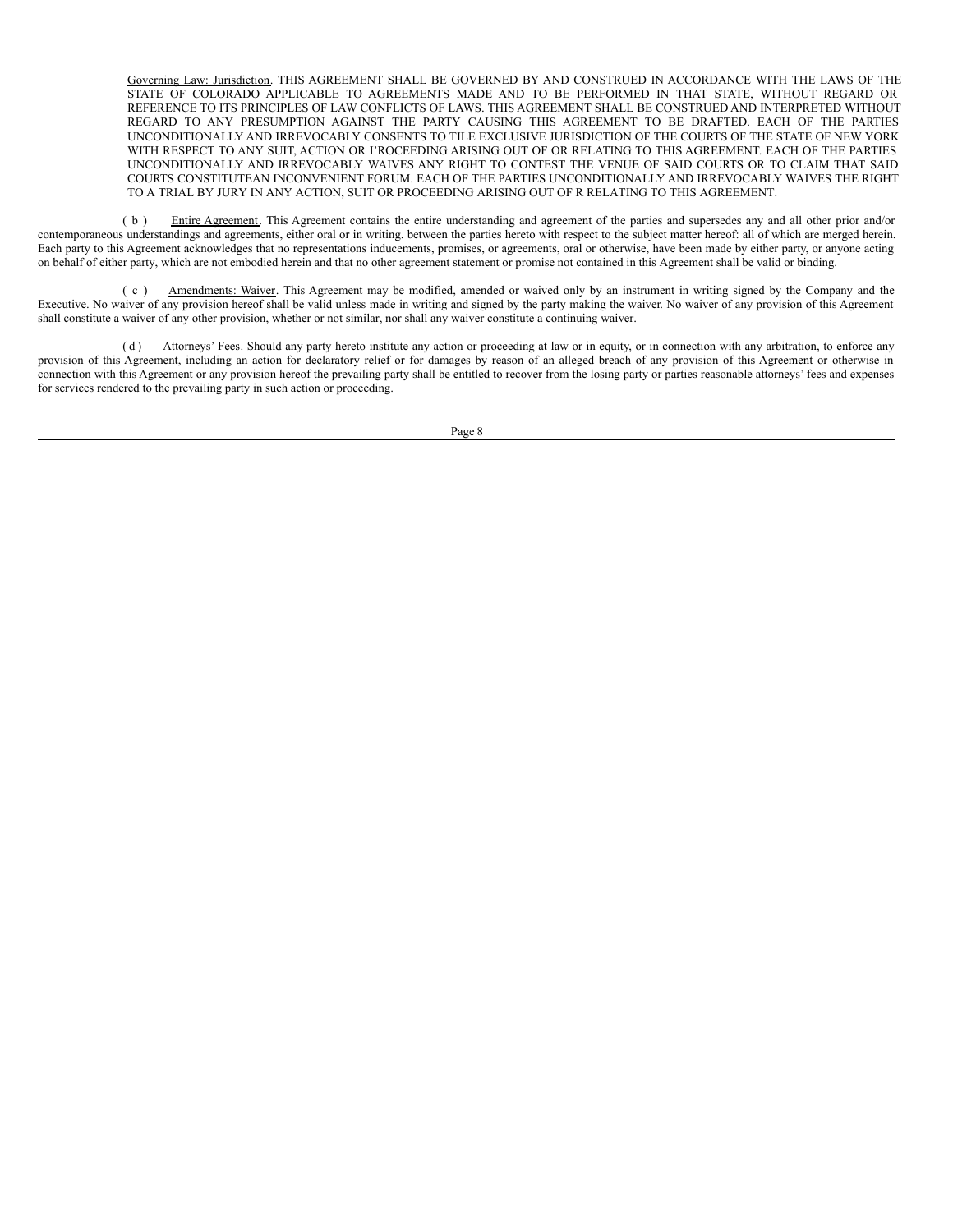( e ) Right to Legal Representation. The Executive represents and warrants that the Executive has read this Agreement and the Executive understands connection with the negotiation and execution of this Agreement and that the Executive has either retained and has been represented by such legal counsel or has knowingly and voluntarily waived his right to such legal counsel and desires to enter into this Agreement without the benefit of independent legal representation. The Executive acknowledges that Robinson & Cole LLP is representing the Company in connection with this Agreement and that it is not representing the Executive in connection with this Agreement.

(f) Affirmations of the Executive. By the Executive's signature below, the Executive represents to and agrees with the Company that the Executive hereby accepts this Agreement subject to all of the terms and provisions hereof. The Executive has reviewed this Agreement in its entirety, has had an opportunity to obtain the advice of counsel prior to executing this Agreement and fully understands all of the provisions of this Agreement.

IN WITNESS WHEREOF, each of the Company and the Executive has executed this Agreement as of the date first above written.

# **GROWGENERATION CORP. EXECUTIVE**

By: By: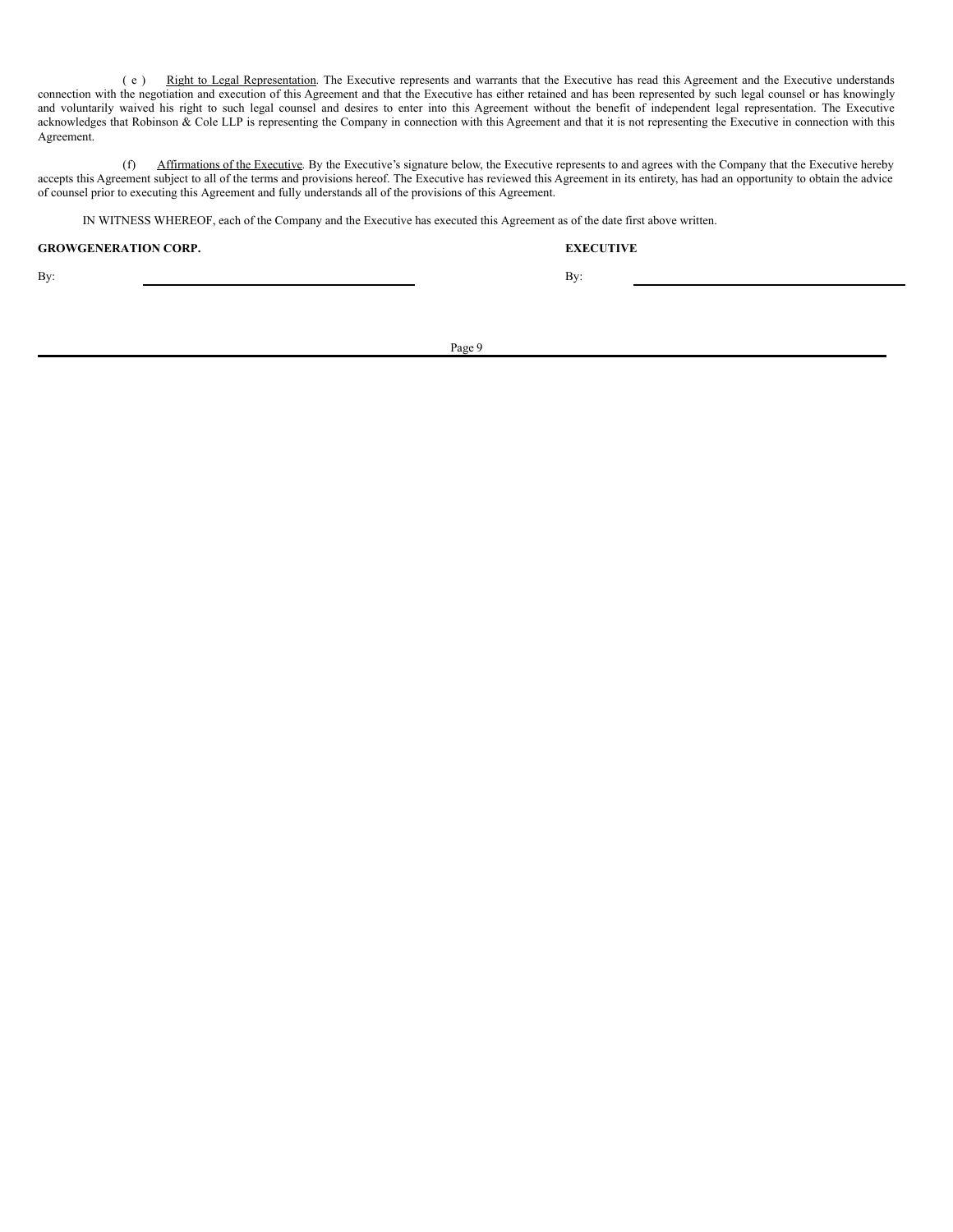## **FORM OF SEPARATION AND RELEASE AGREEMENT**

THIS SEPERATION AND RELEASE AGREEMENT ("Agreement") is entered into as of April 10, 2017 (the 'Effective Date''), by and between GrowGeneration Corp., a Colorado corporation, on behalf of itself, its subsidiaries and each of their respective employees, officers, directors, owners, shareholders, and agents (the "Company") and Jason Dawson ("Employee").

## **RECITALS**

WHEREAS, Employee is employed by the Company pursuant to the terms of an Employment Agreement between the Company and Employee, dated February 23, 2015 (the "Employment Agreement");

WHEREAS, pursuant to the Employment Agreement, the Employee has served as an officer of the Company for three years, and currently holds the position of Chief Operating Officer of the Company;

WHEREAS, the Employee wishes to resign his employment with the Company, and the parties hereto wish to conclude the Employee's employment on the terms set forth in this Agreement and to provide for certain post-employment covenants;

WHEREAS, the Employee holds shares of restricted common stock and stock options of the Company (the shares of common stock and shares of common stock issuable upon exercise of the options shall be referred to herein as the "Common Stock"); and

WHEREAS, simultaneously with this Agreement, the Employee has entered into a consulting agreement with the Company, dated as of the date hereof (the "Consulting Agreement").

### **AGREEMENT**

NOW, THEREFORE, in consideration of the mutual covenants and representations contained in this Agreement and the Consulting Agreement, the parties hereto agree as follows:

#### **1. Termination of Employment**

The Employee's employment with the Company shall cease effective on April 10, 2017 (the 'Termination Date'"). Effective as of the Termination Date, the Employee hereby resigns his position as Chief Operating Officer of the Company, as well as from any and all positions held by the Employee as an officer of any subsidiary of the Company.

**2. Stock Compensation**. (i) The Company agrees to remove the restrictive legend on removal, in the opinion of counsel for the Company, would violate the Securities Act of 1933, as amended (the "Securities Act") (or any other federal or state statutes having similar requirements as may be in effect at that time). Employee agrees to provide supporting documents for legend removal containing representations and information required under the Securities Act in a form satisfactory to the counsel for the Company. Any public or private sales of the Common Stock owned by Employee shall be subject to compliance with the Company's black-out period and other sale restriction policies for affiliates of the Company (the "Insider Trading Policy"). In addition, the Employee agrees not to sell in excess of 50,000 shares of the Company's Common Stock in any calendar quarter, subject in all events to compliance with the Company's Insider Trading Policy (the "Leak-Out Period") and the provisions of Rule 144 of the Securities Act. An appropriate legend describing this Agreement and the Leak-Out Period shall be imprinted on each stock certificate representing Common Stock owned by the Employee and the transfer records of the Company's transfer agent. The Employee agrees that he will not engage in any short selling of any of the Company's common stock during the Leak-Out Period.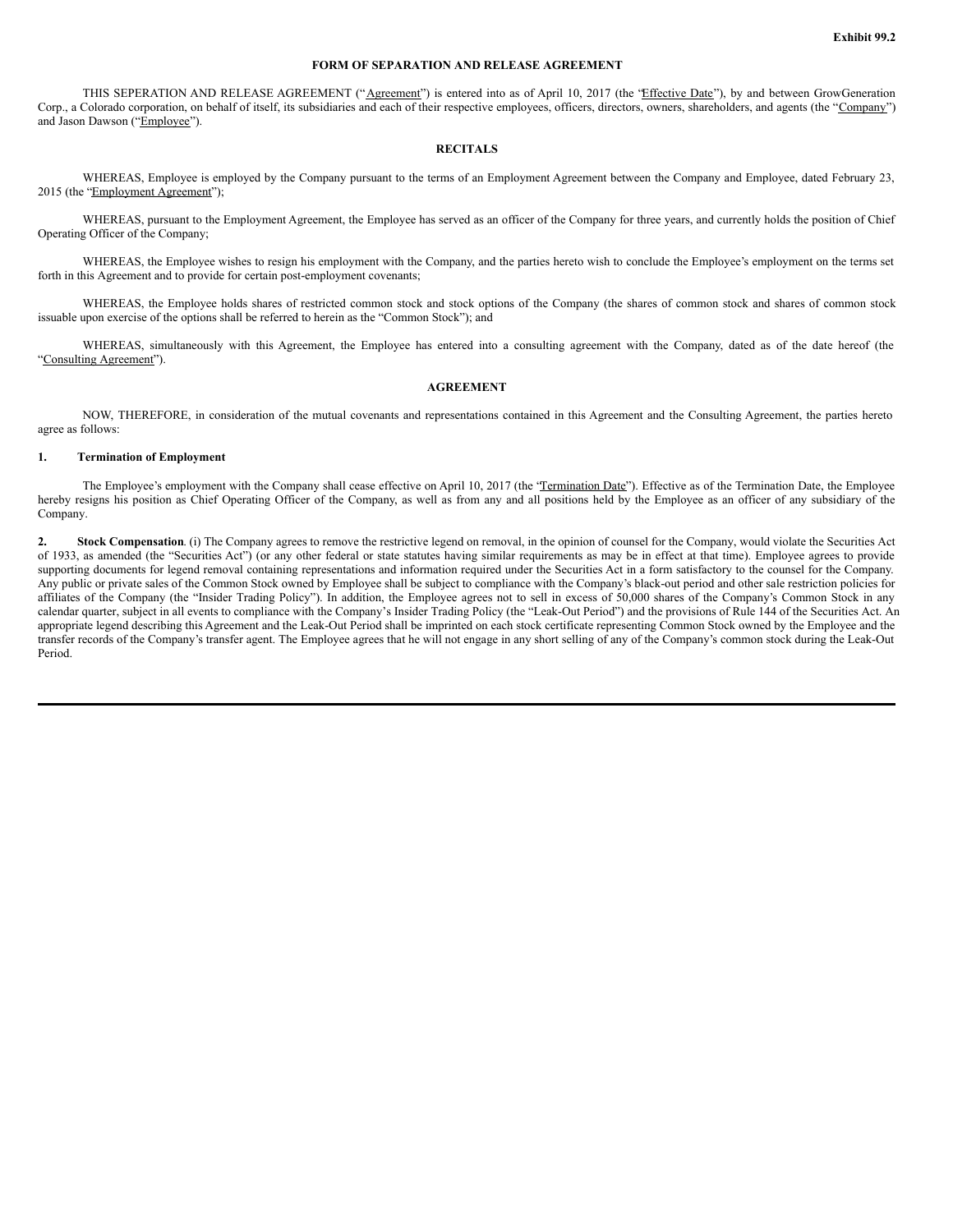(ii) Any transferee of any of the shares of Common Stock owned by the Employee that is covered by this Agreement in a private sale shall be subject to (a) the receipt by the Company of a legal opinion from legal counsel satisfactory to the Company to the effect that the private sale complies with the provisions of the Act; and (b) agreement by the transferee to be bound by the same resale and other conditions as relate to Employee under this Agreement.

**3. Extension of Option Exercise Period.** Pursuant to that certain stock option award agreement (the "Stock Option Award Agreement") dated September 4, 2014 by and between the Company and Employee, Employee received options to purchase a total of 100,000 shares of common stock of the Company, with 33,333 shares vested as of September 4, 2014, 33,333 shares vested as of September 4, 2015 and the remaining 33,334 shares vested as of September 4, 2016. Employee and the Company agree that the termination period contained in the Stock Option Award Agreement shall be revised and amended to provide that the options granted to Employee shall be exercisable prior to May 1, 2018.

**4. Expenses**. The Company shall reimburse Employee for any outstanding expenses, which were reasonably incurred by Employee during the course of providing service to the Company and previously approved by the Company, payable to Employee at the time of execution of this Agreement.

# **5. Employee Covenants**

A . Confidential Information. Employee acknowledges that during the course of employment with the Company, Employee has had access to and learned about Confidential Information (defined hereafter) of the Company. Employee further acknowledges that this Confidential Information and the Company's ability to reserve it for the exclusive knowledge and use of the Company is of great competitive importance and commercial value to the Company, and that improper use or disclosure of the Confidential Information by the Employee might cause the Company to incur financial costs, loss of business advantage, liability under confidentiality agreements with third parties, civil damages, and criminal penalties. At any time prior to or after the Termination Date, the Employee shall not, (a) except as required by law or by order of a government agency or court of competent jurisdiction (provided that the disclosure does not exceed the extent of disclosure required by such law or order), directly or indirectly disclose or make available to any person, firm, corporation or other business entity any Confidential Information, in whole or in part, concerning the business, finances, products, services, operations, clients, employees, or affairs of the Company or any subsidiary or affiliate thereof, for any reason or purpose whatsoever, or (b) make use of any such non-public information for personal purposes or for the benefit of any person, firm, corporation or other business entity, except the Company or any subsidiary or affiliate thereof. "Confidential Information" means information not generally known or available outside the Company and information entrusted to the Company in confidence by third parties. Confidential Information includes, without limitation: technical data, trade secrets, research, product or service ideas or plans, software codes and designs, developments, processes, formulas, techniques, lists of, or information relating to, suppliers and customers, price lists, pricing methodologies, cost data, market share data, marketing plans, licenses, contract information, business plans, financial forecasts, historical financial data, budgets or other business information disclosed to the Employee by the Company. The Employee understands that the above list is not exhaustive, and that Confidential Information also includes other information that is marked or otherwise identified as confidential or proprietary, or that would otherwise appear to a reasonable person to be confidential or proprietary in the context and circumstances in which the information is known or used.

 $\overline{2}$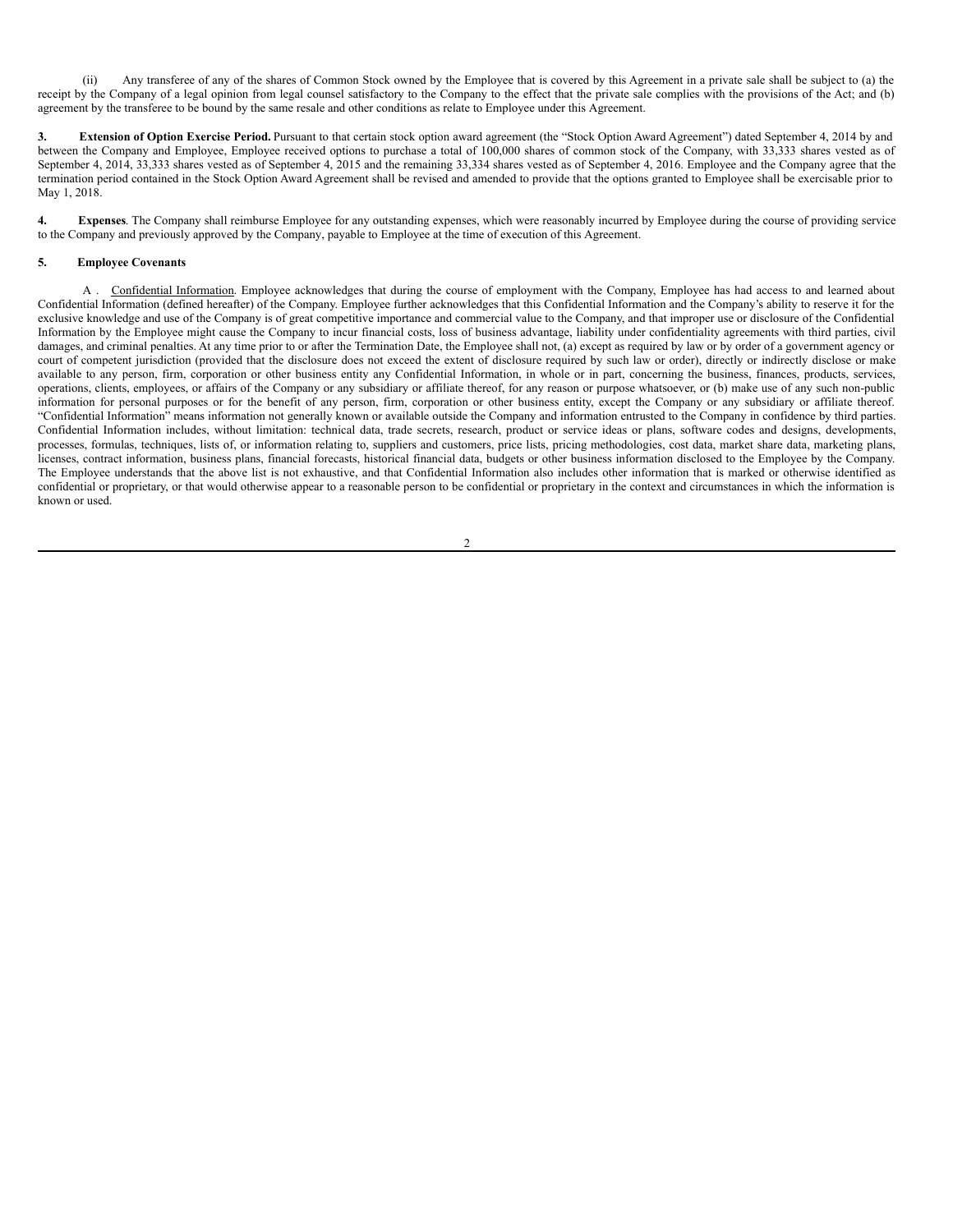The Employee shall, within ten (10) days following to the Termination Date, return to the Company any documents, records, files and other information (whether recorded or stored in paper or electronic form) and any property belonging or relating to the Company, its affiliates, customers, clients or employees, except as requested in the performance of the Employee's obligations under the Consulting Agreement. The Employee acknowledges that all such materials are, and will remain, the exclusive property of the Company, and the Employee may not retain originals or copies of such materials. Exhibit A to this Agreement contains a list of all digital and physical files, including but not limited to emails sent and received, financial information, customer information and vendor information maintained by the Employee and the location of such files.

B. Nonsolicitation and Non-Hire Restriction. For a period of two (2) years following the Termination Date (the "Restricted Period"), the Employee shall not, whether on his own behalf or on behalf of or in conjunction with any other person or entity, directly or indirectly,

(i) cause any customer, client, or agent doing business or having business relationship with the Company or any of its subsidiaries or affiliates to alter or terminate such person's relationship with the Company or its subsidiaries or affiliates in any way, or

(ii) solicit or hire any employee who (a) was employed by the Company or any subsidiary or affiliate thereof as of the Termination Date or (b) left the employment of the Company or any subsidiary or affiliate thereof on or within two months prior to the Termination Date.

C. Nondisparagement. The Employee shall not publicly or privately disparage or denigrate the Company or its officers or directors in respect of their integrity or business practices, performance, skills, acumen, experience or success, or concerning any officers or directors personally. The Company shall not and shall direct its officers and directors not to, publicly disparage or denigrate the Employee in respect of the Employee's integrity or business practices, performance, skills, acumen, experience or success, or concerning the Employee personally. The respective parties shall only be responsible for, and bear any and all liability, for, any breach of this Section 5.C if such breach is knowingly and willfully committed and involves a material public disparagement of the other party. Notwithstanding the foregoing, neither the Company nor the Employee shall be entitled to terminate, rescind, repudiate or seek judicial invalidation of this Agreement or any of its provisions as a remedy for any breach or alleged breach of this Section 5.C. Notwithstanding the foregoing, nothing in this Section 5.C is intended to prohibit, limit or prevent either party from providing truthful testimony in a court of law, truthful statements to a government official, regulatory or law enforcement agency or pursuant to voluntary requests by staff of the Securities and Exchange Commission ("SEC") or a properly issued subpoena, including, without limitation, in connection with an SEC investigation, and such testimony or statements shall not be deemed to be a violation of this Section 5.C.

D . Release. The Employee and the Employee's heirs, executors, representatives, agents, insurers, administrators, successors, and assigns (collectively, the "Releasors") irrevocably and unconditionally fully and forever waive, release, and discharge the Company, including the Company's subsidiaries, affiliates, predecessors, successors, and assigns, and all of their respective officers, directors, employees and other related persons or entities, in their corporate and individual capacities (collectively, the "Releasees") from any and all claims, demands, actions, causes of actions, obligations, judgments, rights, fees, damages, debts, obligations, liabilities, and expenses (inclusive of attorneys' fees) of any kind whatsoever (collectively, "Claims"), whether known or unknown, from the beginning of time to the date of the Employee's execution of this Agreement, including, without limitation, any claims under any federal, state, local, or foreign law, that Releasors may have, have ever had or may in the future have arising out of, or in any way related to the Employee's hire, benefits, employment, termination, or separation from employment with the Company and any actual or alleged act, omission, transaction, practice, conduct, occurrence, or other matter.

E. Consulting and Cooperation. The Employee agrees to enter into and perform his obligations under the Consulting Agreement.

**6. Public Announcement**. The Employee shall have the right to review any press release or other public announcement made by the Company in connection with the execution of this Agreement and matters relating to this Agreement. The Company shall in good faith consider any suggestions that Employee communicates to the Company with reasonable promptness after receiving a draft of any such press release or other public announcement, provided that the Company shall have the right in its sole discretion to make all final determinations with regard to any such press release or other public announcement. The Employee shall not make any public announcement concerning his employment with or termination of employment from the Company nor make any private statement that is inconsistent with the Company's public announcements, provided that the Employee shall not be precluded from providing truthful testimony in a court of law, truthful statements to a government official, regulatory or law enforcement agency or pursuant to voluntary requests by SEC staff or a properly issued subpoena.

3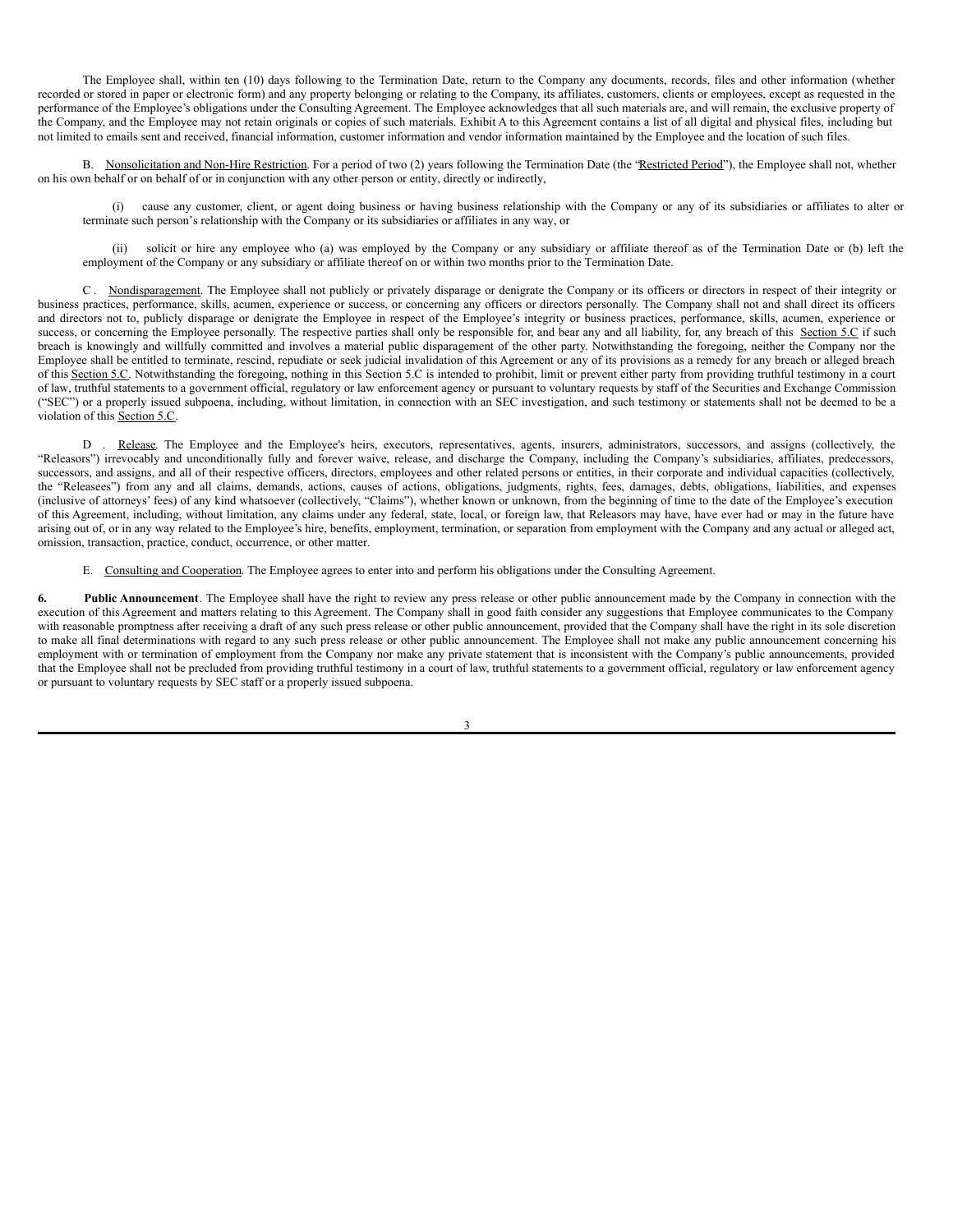**7. Notices.** All notices required to be given under the terms of this Agreement shall be in writing and shall be deemed to have been duly given only if delivered to the addressee mailed by certified mail, return receipt requested, to the address as included in the Company's records or to any such other address as the party to receive the notice shall advise by due notice given in accordance with this paragraph. Any party hereto may change its or his address for the purpose of receiving notices, demands and other communications as herein provided, by a written notice given in the manner aforesaid to the other party hereto.

If to the Employee:

Jason Dawson 4687 State Hwy 69 Cotopaxi, CO 81223

If to the Company:

GrowGeneration Corp. 1000 Mississippi Ave. Denver, CO 80221

**8. Applicable Law.** This Agreement shall be governed by and construed in accordance with the laws of the state of Colorado applicable to contracts entered into and wholly to be performed in the state of Colorado by Colorado residents. Each party waives any objection to venue in Denver County, Colorado, and agrees and consents to personal jurisdiction of the courts of the state of Colorado in any action or proceeding arising out of or in any way connected with this Agreement.

**9. Headings**. The section headings contained in this Agreement are for reference purposes only and shall not affect the meaning or interpretation of this Agreement.

4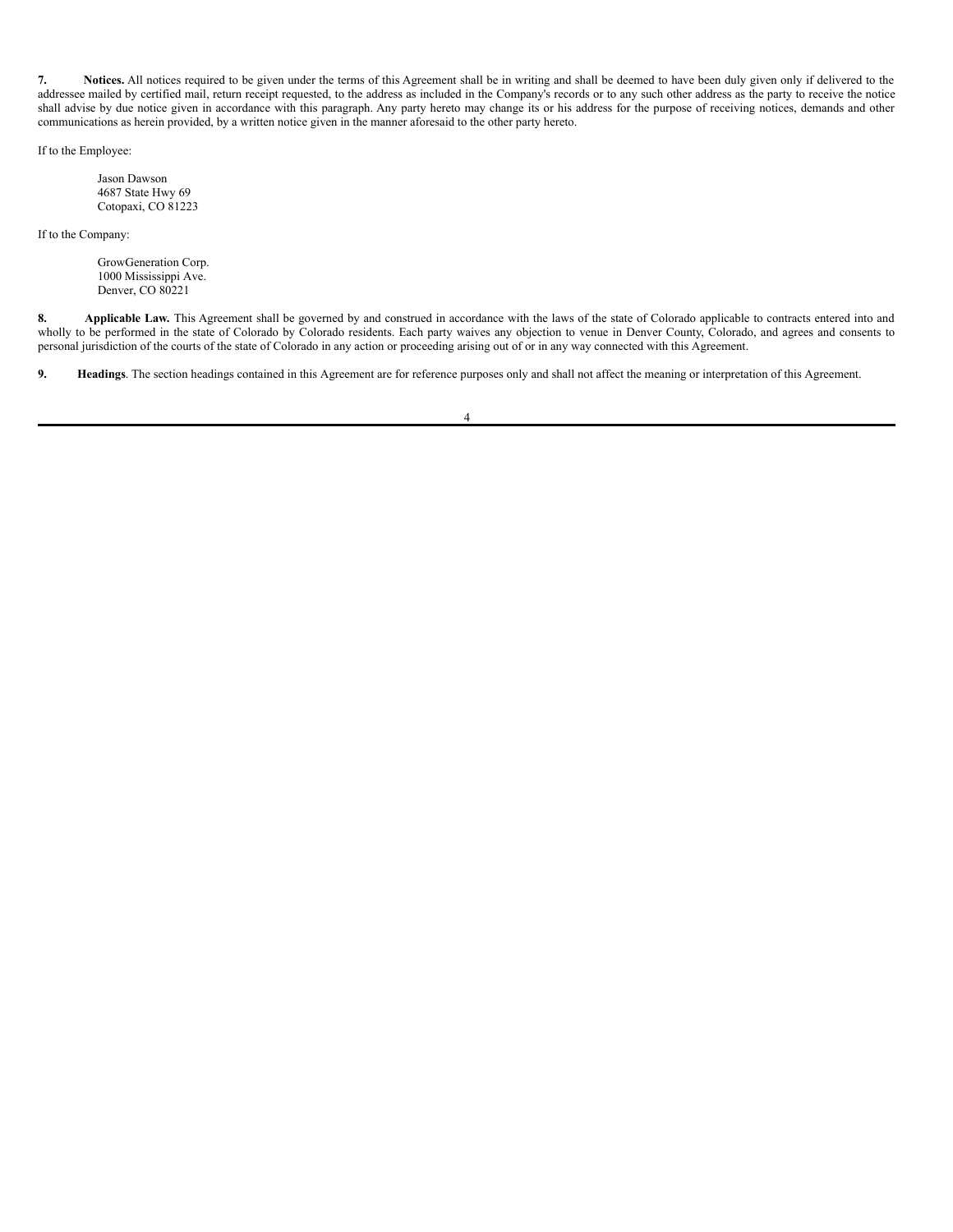**10. Entire Agreement**. This Agreement, together with the Consulting Agreement, contains the entire Agreement of the parties, and supersedes any and all other agreements, either oral or in writing, between the parties hereto with respect to the subject matter hereof. Each party to this Agreement acknowledges that no representations, inducements, promises, or agreements, oral or otherwise, have been made by either party, or anyone acting on behalf of either party, which is not embodied herein, and that no other agreement, statement or promise not contained in this Agreement shall be valid or binding.

**11. Modification and Waiver**. No provision of this Agreement may be amended or modified unless such amendment or modification is agreed to in writing and signed by both the Employee and by the Company. No waiver of any provision hereof shall be valid unless made in writing and signed by the party making the waiver. No waiver of any provision of this Agreement shall constitute a waiver of any other provision, whether or not similar, nor shall any waiver constitute a continuing waiver.

**12. No Assignment.** The Employee may not assign this Agreement in whole or in part. Any purported assignment by the Employee shall be null and void from the initial date of purported assignment.

IN WITNESS WHEREOF**,** the parties hereto have executed this Separation and Release Agreement as of the day and year first above written:

## **COMPANY:**

**GROWGENERATION CORP.,** a Colorado corporation

By:

Darren Lampert, CEO

**EMPLOYEE:**

By:

Jason Dawson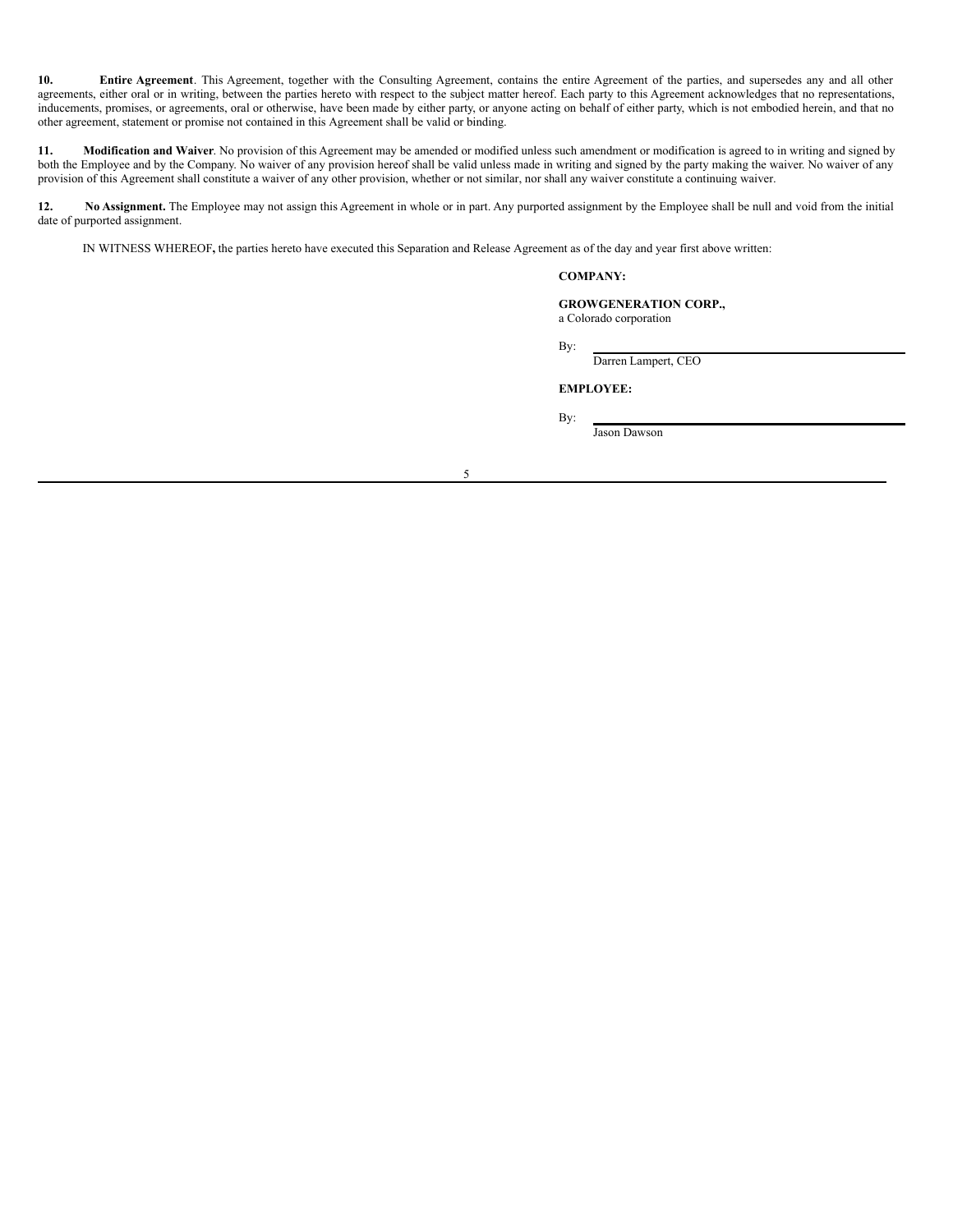### **FORM OF CONSULTING AGREEMENT**

THIS CONSULTING AGREEMENT ("Agreement") is made and entered into as of April 10, 2017 (the 'Effective Date''), by and between GrowGeneration Corp., a Colorado corporation (the "Company") and Jason Dawson ("Consultant").

# **RECITALS**

A. Consultant was previously employed by the Company as Chief Operating Officer.

B. Consultant has valuable knowledge, expertise, and skills relating to the management of the Company's business and the transition of certain information in connection therewith.

C. The Company desires to engage Consultant as an independent contractor and consultant, and Consultant desires to accept such engagement on the terms and provisions, and subject to the conditions, set forth in this Agreement.

# **AGREEMENT**

NOW, THEREFORE, for good and valuable consideration, the receipt and sufficiency of which is hereby acknowledged, the parties agree as follows:

**1. Consideration**. In consideration of Consultant's execution of this Agreement, the Company agrees as follows:

1.1 During the Term (defined hereafter), Consultant shall advise and assist the Company in the management and operation of the business of the Company as a retail analyst, using Consultant's reasonable best efforts for up to 20 hours per week at an hourly rate of \$60.

1.2 The Consultant shall respond and report to the Chief Executive Officer and such other persons as the Chief Executive Officer may direct.

1.3 The Consultant represents and warrants that all information it may provide to Company regarding the Company's business, including information relating to its products and prices shall be complete and accurate in all material respects.

1.4 The Consultant is not authorized or entitled, nor does it have the right to bind or commit the Company (legally or otherwise) to any agreement. Any and all agreements or arrangements with third parties binding or committing the Company shall be set forth in a written document executed by an authorized representative of the Company and the Company shall be solely responsible for all obligations under such agreements.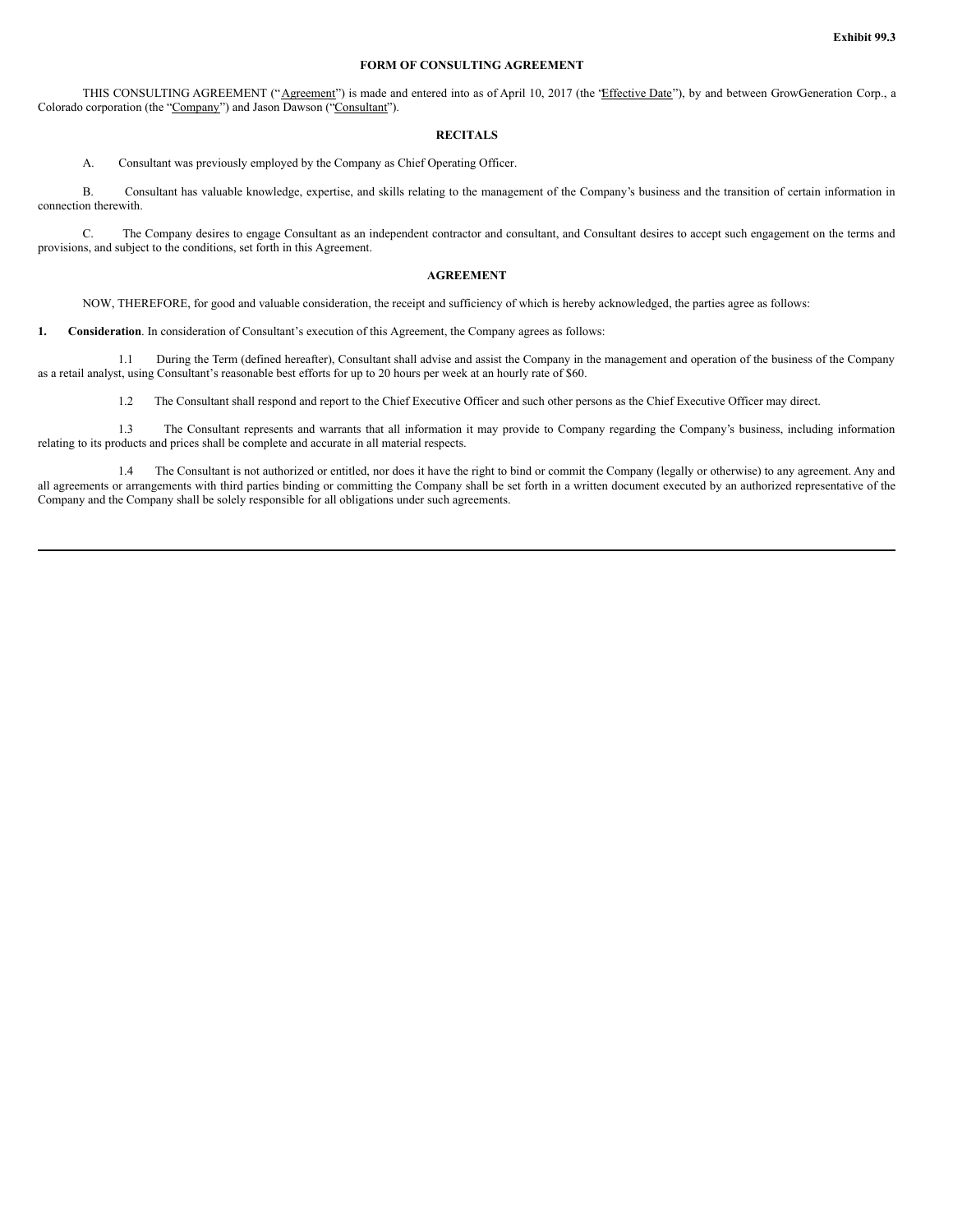2. Term. The term of this Agreement (the "Term") shall commence on the Effective Date and shall continue for a period of 6 months, unless soon terminated as provided in the next sentence. Each party has the right to cancel this agreement on 30 days written notice, to the other, with or without cause.

**3. Stock Compensation.** The Company agrees to issue 50,000 shares of its common stock to Consultant upon the execution of this Agreement.

**4. Relationship.** Consultant shall be an independent contractor and not an employee of the Company. Consultant shall pay all expenses related to Consultant's services hereunder, including insurance and taxes related to Consultant's business and services. This Agreement shall not be construed to create between the Company and Consultant the relationship of principal or agent, employer and employee, joint venturers or partners.

**5. Intellectual Property Rights**. The Company is and shall be, the sole and exclusive owner of all right, title, and interest throughout the world in and to all the results and proceeds of the services of Consultant performed under this Agreement (collectively, the "Deliverables"), including all patents, copyrights, trademarks, trade secrets, and other intellectual property rights (collectively "Intellectual Property Rights") therein. Consultant agrees that the Deliverables are hereby deemed a "work made for hire" as defined in 17 U.S.C. § 101 for the Company. If, for any reason, any of the Deliverables do not constitute a "work made for hire," Consultant hereby irrevocably assigns to the Company, in each case without additional consideration, all right, title, and interest throughout the world in and to the Deliverables, including all Intellectual Property Rights therein. Upon the request of the Company, Consultant shall promptly take such further actions, including execution and delivery of all appropriate instruments of conveyance, as may be necessary to assist the Company to prosecute, register, perfect, record, or enforce its rights in any Deliverables. Consultant shall have no right or license to use, publish, reproduce, prepare derivative works based upon, distribute, perform, or display any Deliverables. Consultant shall have no right or license to use the Company's trademarks, service marks, trade names, trade names, logos, symbols, or brand names.

**6. Non-Circumvent.** During the Term of this Agreement, the Company may introduce Consultant to its employees, management, consultants and individuals and companies who may be potential clients or customers of the Company, and Consultant hereby agrees that it will not contract with, deal with, or otherwise engage in any commercial transaction with any of such persons without the written permission of the Company.

 $\mathcal{L}$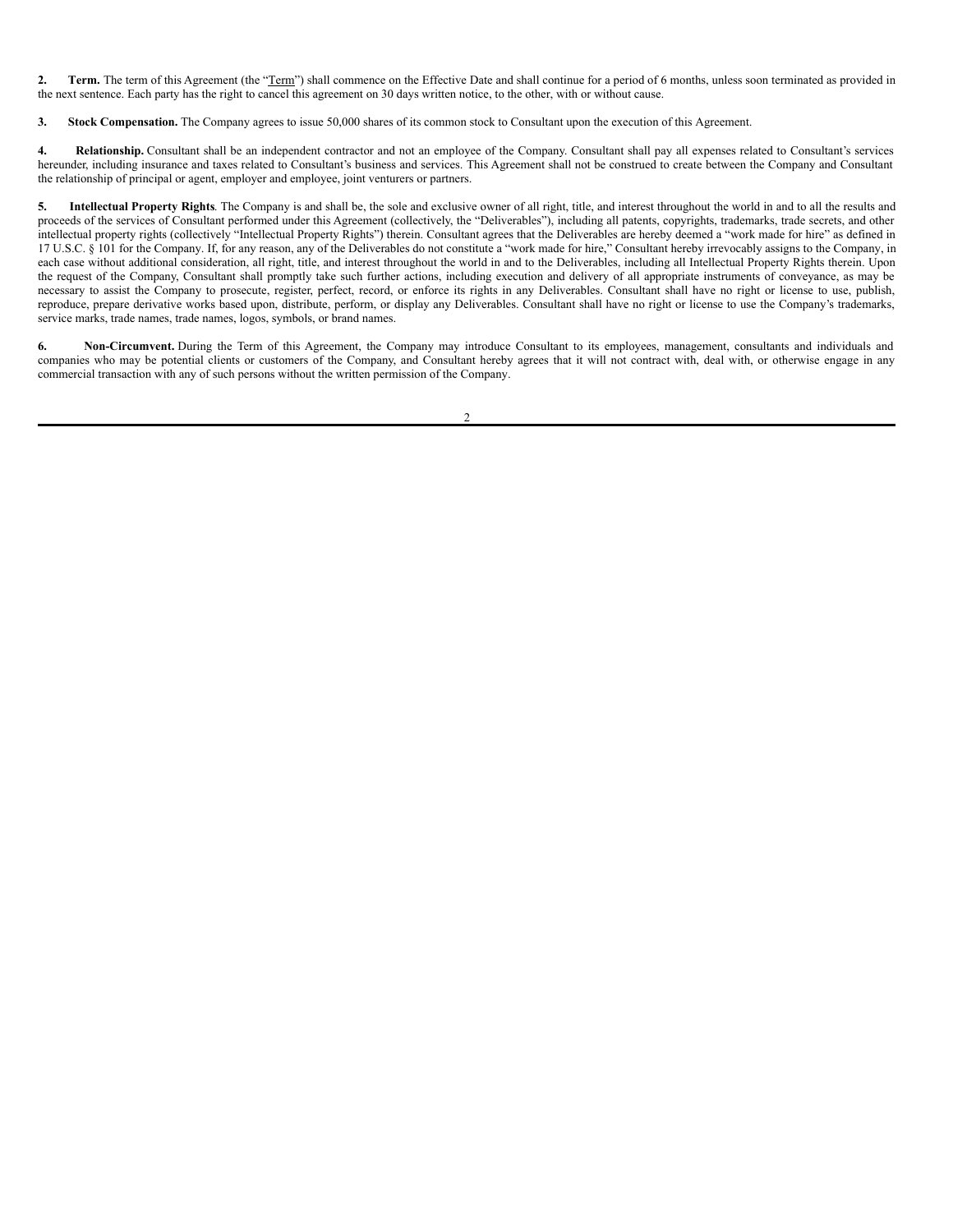**7. Confidentiality.** During the Term of this Agreement, Consultant may have access to and learn about Confidential Information (defined hereafter) of the Company. Consultant acknowledges that this Confidential Information and the Company's ability to reserve it for the exclusive knowledge and use of the Company is of great competitive importance and commercial value to the Company, and that improper use or disclosure of the Confidential Information by Consultant might cause the Company to incur financial costs, loss of business advantage, liability under confidentiality agreements with third parties, civil damages, and criminal penalties. Consultant shall not, (a) except as required by law or by order of a government agency or court of competent jurisdiction (provided that the disclosure does not exceed the extent of disclosure required by such law or order), directly or indirectly disclose or make available to any person, firm, corporation or other business entity any Confidential Information, in whole or in part, concerning the business, finances, products, services, operations, clients, employees, or affairs of the Company or any subsidiary or affiliate thereof, for any reason or purpose whatsoever, or (b) make use of any such non-public information for personal purposes or for the benefit of any person, firm, corporation or other business entity, except the Company or any subsidiary or affiliate thereof. "Confidential Information" means information not generally known or available outside the Company and information entrusted to the Company in confidence by third parties. Confidential Information includes, without limitation: technical data, trade secrets, research, product or service ideas or plans, software codes and designs, developments, processes, formulas, techniques, lists of, or information relating to, suppliers and customers, price lists, pricing methodologies, cost data, market share data, marketing plans, licenses, contract information, business plans, financial forecasts, historical financial data, budgets or other business information disclosed to Consultant by the Company. Consultant understands that the above list is not exhaustive, and that Confidential Information also includes other information that is marked or otherwise identified as confidential or proprietary, or that would otherwise appear to a reasonable person to be confidential or proprietary in the context and circumstances in which the information is known or used. Consultant agrees that any Confidential Information developed by Consultant in connection with the services provided under this Agreement, including but not limited to any Deliverables, shall be subject to the terms and conditions of this clause.

**8. Notices.** All notices required to be given under the terms of this Agreement shall be in writing and shall be deemed to have been duly given only if delivered to the addressee in person or mailed by certified mail, return receipt requested, to the address as included in the Company's records or to any such other address as the party to receive the notice shall advise by due notice given in accordance with this paragraph. Any party hereto may change its or his address for the purpose of receiving notices, demands and other communications as herein provided, by a written notice given in the manner aforesaid to the other party hereto.

**9. Applicable Law.** This Agreement shall be governed by and construed in accordance with the laws of the state of Colorado applicable to contracts entered into and wholly to be performed in the state of Colorado by Colorado residents. Each party waives any objection to venue in Denver County, Colorado, and agrees and consents to personal jurisdiction of the courts of the state of California in any action or proceeding arising out of or in any way connected with this Agreement.

**10. Headings**. The section headings contained in this Agreement are for reference purposes only and shall not affect the meaning or interpretation of this Agreement.

**11. Entire Agreement**. This Agreement, together with the Separation and Release Agreement, contains the entire agreement of the parties, and supersedes any and all other agreements, either oral or in writing, between the parties hereto with respect to the subject matter hereof. Each party to this Agreement acknowledges that no representations, inducements, promises, or agreements, oral or otherwise, have been made by either party, or anyone acting on behalf of either party, which is not embodied herein, and that no other agreement, statement or promise not contained in this Agreement shall be valid or binding.

3